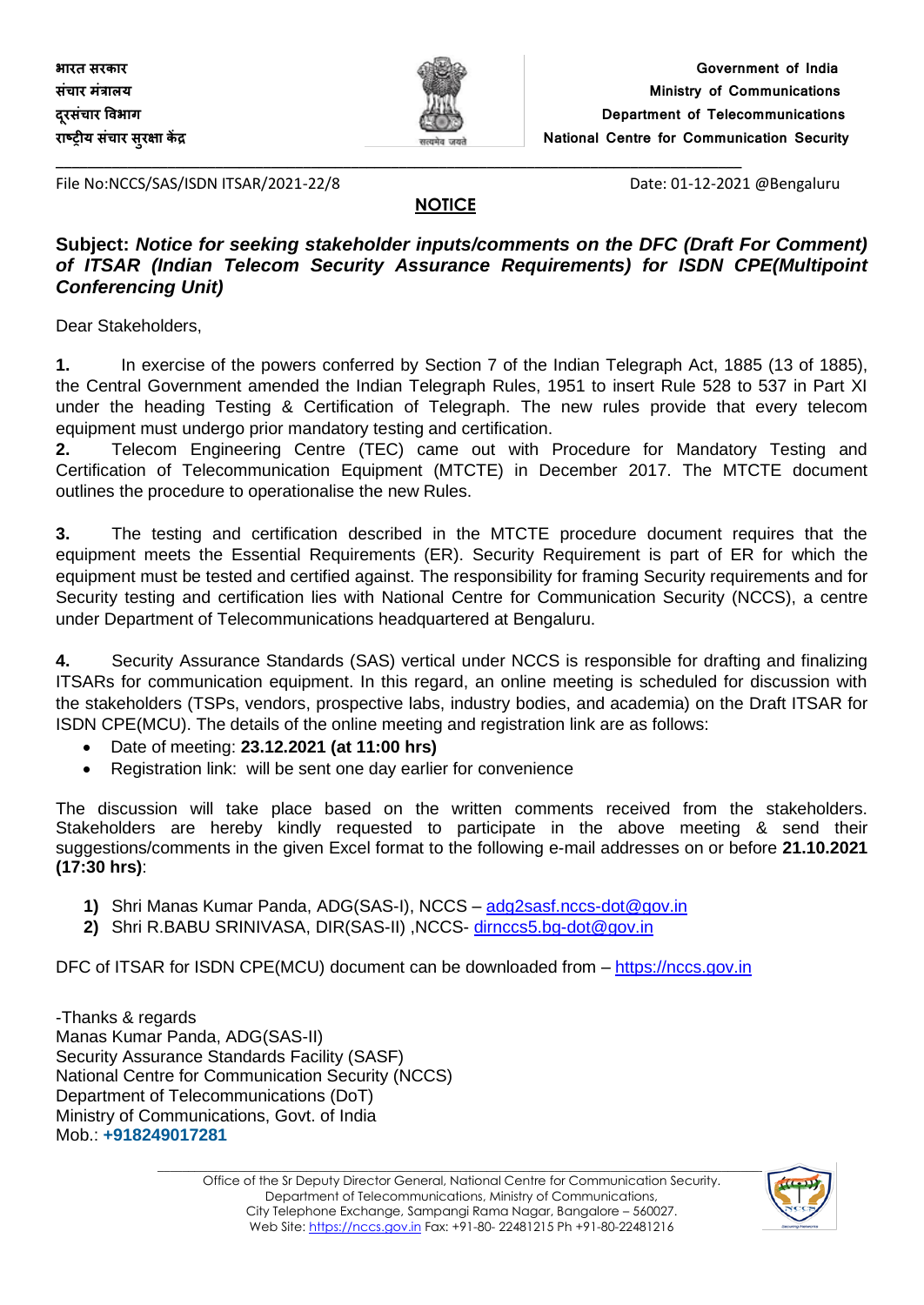

# Indian Telecom Security Assurance Requirements

## Common Security Requirements

for

# **ISDN CPE(Multipoint Conference Unit)**

## **DRAFT FOR APPROVAL**

Release Date: Version: 1.0.0

Date of Enforcement:

**Security Assurance Standards Facility (SASF) Division National Centre for Communication Security (NCCS), Bengaluru Department of Telecommunications Ministry of Communications Government of India**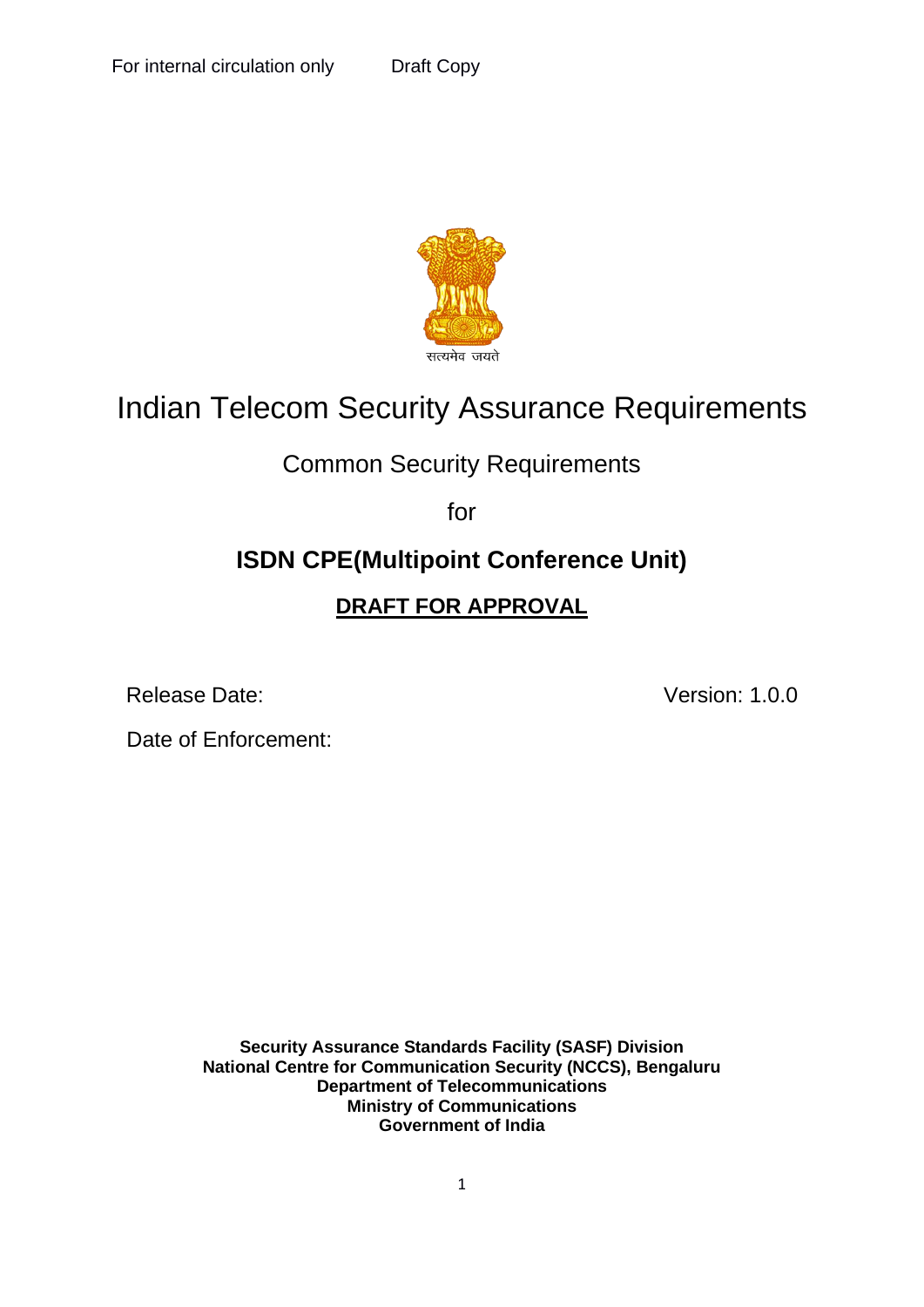# **Table of Content**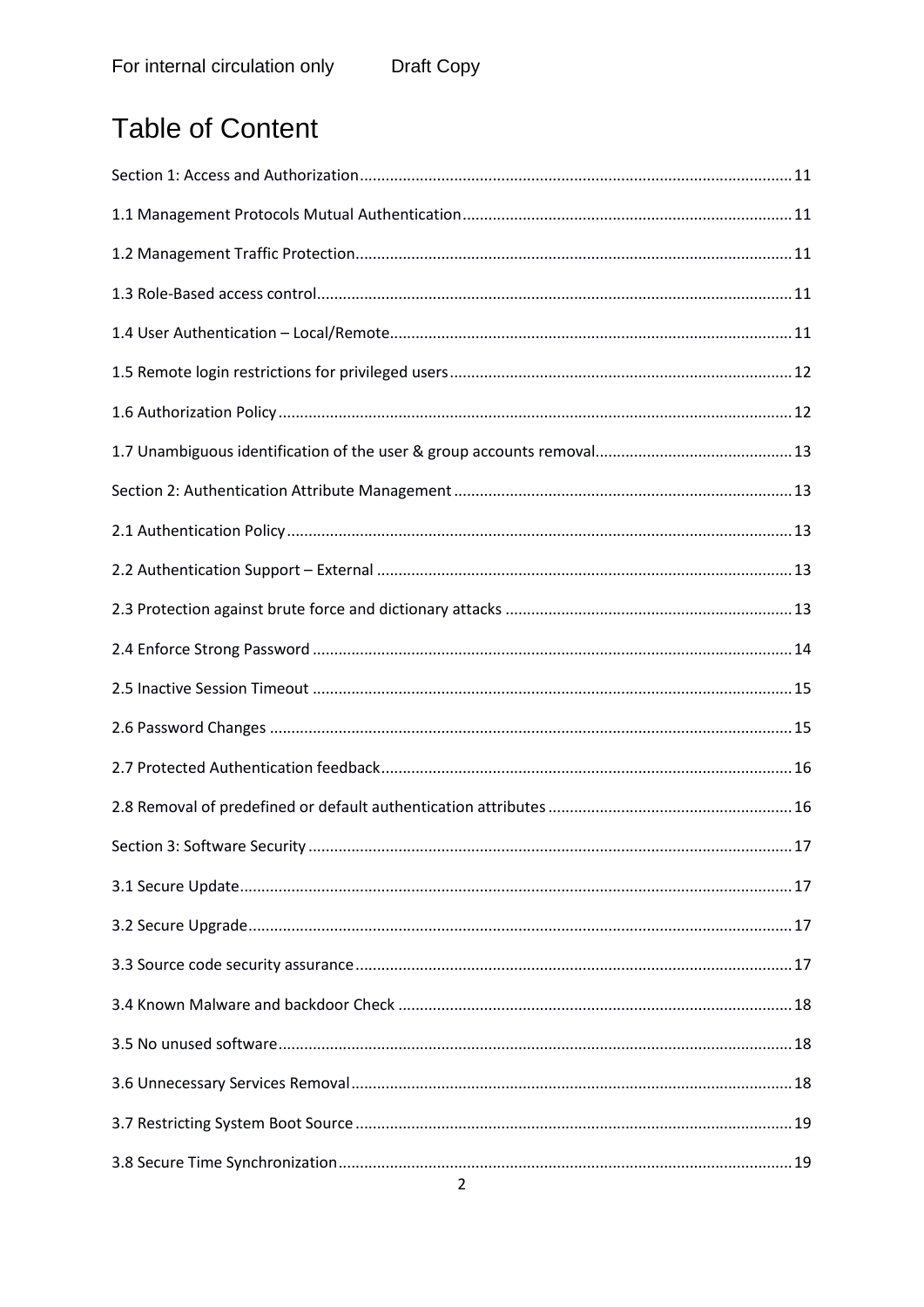| Protecting data and information - Confidential System Internal Data  26<br>6.4 |
|--------------------------------------------------------------------------------|
| 6.5                                                                            |
|                                                                                |
|                                                                                |
|                                                                                |
|                                                                                |
|                                                                                |
|                                                                                |
|                                                                                |
|                                                                                |
|                                                                                |
|                                                                                |
|                                                                                |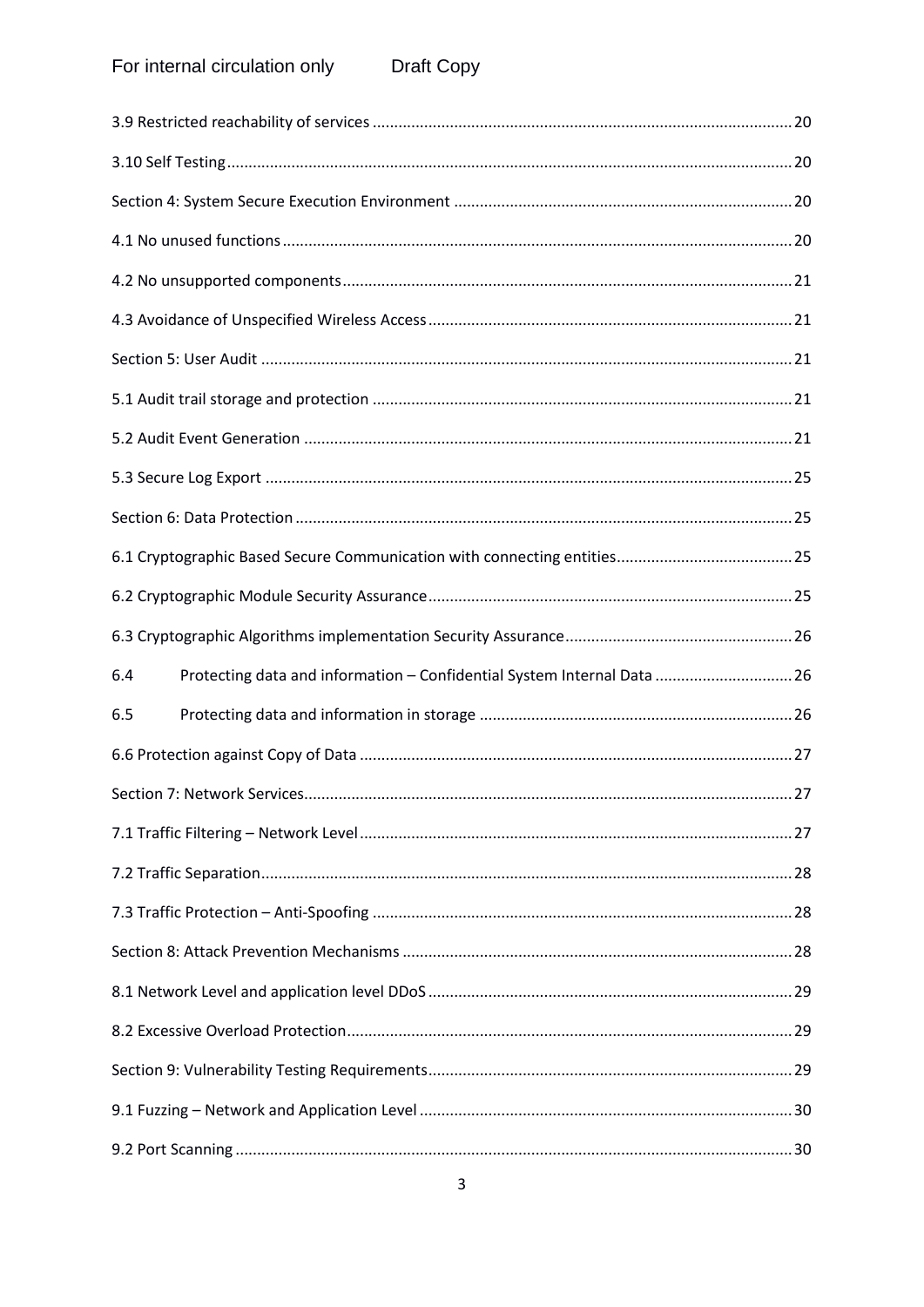#### For internal circulation only Draft Copy

| 11.7 No compiler, interpreter, or shell via CGI or other server-side scripting35 |  |
|----------------------------------------------------------------------------------|--|
|                                                                                  |  |
|                                                                                  |  |
|                                                                                  |  |
|                                                                                  |  |
|                                                                                  |  |
|                                                                                  |  |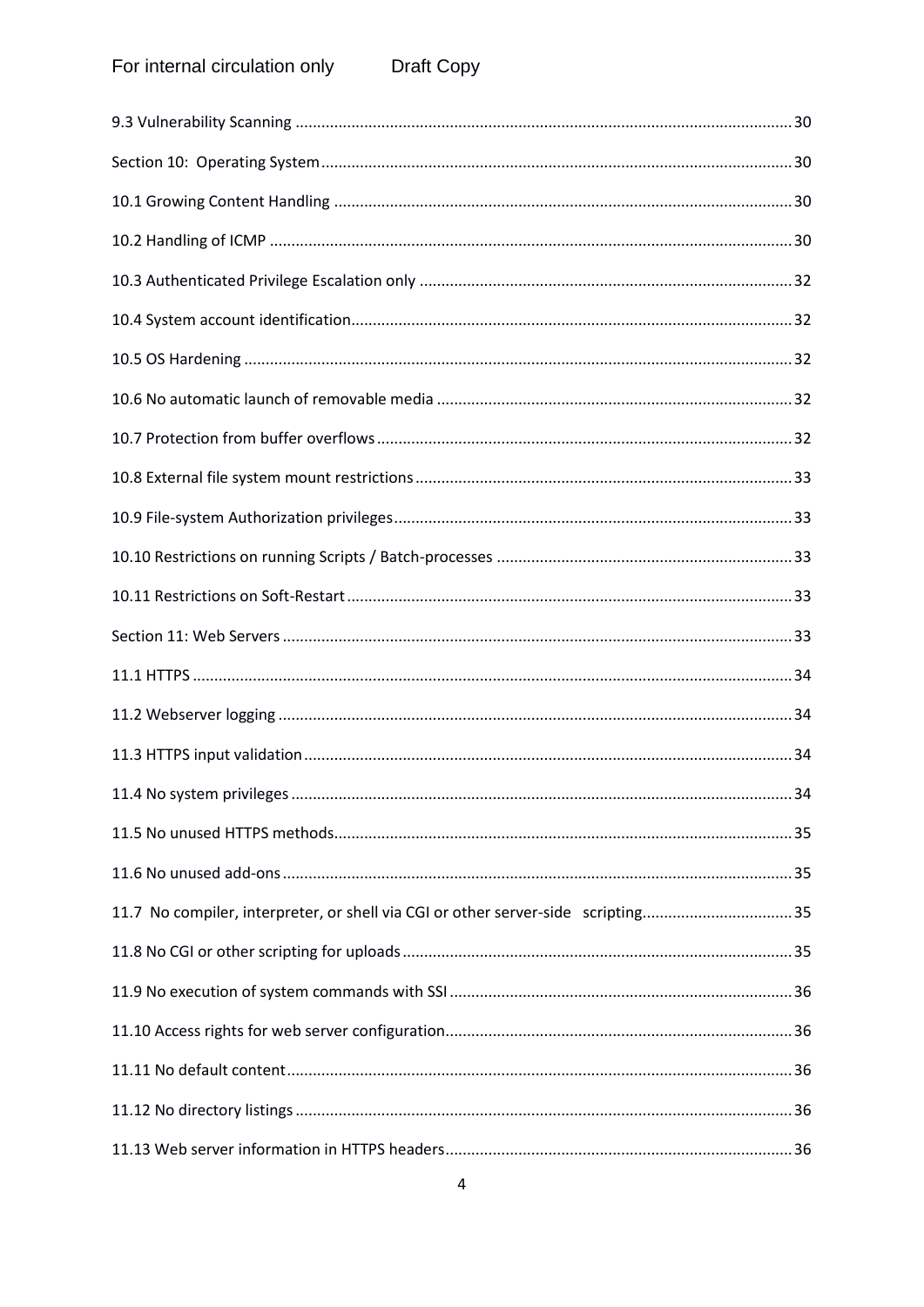#### For internal circulation only Draft Copy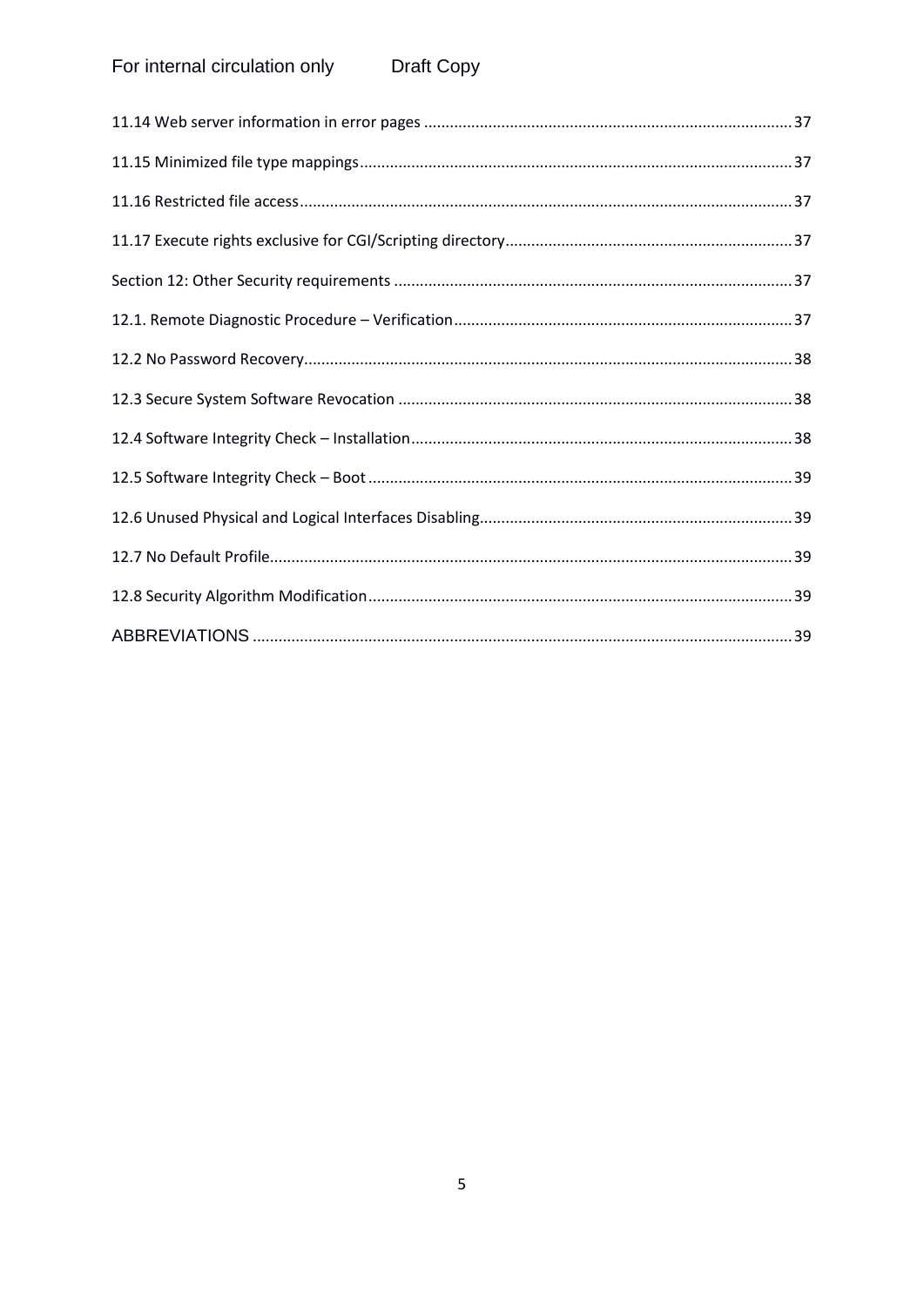# Introduction:

ISDN (Integrated Services Digital Network) is a digital telephone standard designed to replace analogue connections by utilising ordinary copper wires that are used in standard analogue telephone systems. It started as a recommendation within the ITU's (International Telecommunication Union) Red Book in 1984, although prior to 1992, the ITU was known as the CCITT (International Telegraph and Telephone Consultative Committee).

ISDN was developed to provide **digital** transmission of both voice and data resulting in better quality and speeds over that of PSTN (Public Switched Telephone Network) systems. **Integrated services** refers to ISDN's ability to deliver at minimum two simultaneous connections, in any combination of data, voice, [video,](https://en.wikipedia.org/wiki/Videotelephony) and [fax,](https://en.wikipedia.org/wiki/Fax) over a [single line.](https://en.wikipedia.org/wiki/Local_loop)

#### **ISDN CHANNELS:**

There are two types of IDSN Channels.

**The B-Channel** – This is known as the Bearer ("B") channel which is a 64Kbps channel used for voice, video, data or multimedia transfer. These can be aggregated together to get higher bandwidth utilisation.

**The D-Channel** – This is known as the Delta ("D") channel which can be either 16Kbps or 64Kbps used primarily for the signalling between the switching equipment.

In summary B-channel carries data, voice, and other services whereas the Dchannel carries control and signalling information.

#### **ISDN SERVICES:**

ISDN offer two types of services.

- ➢ BRI (Basic Rate Interface)
- ➢ PRI (Primary Rate Interface)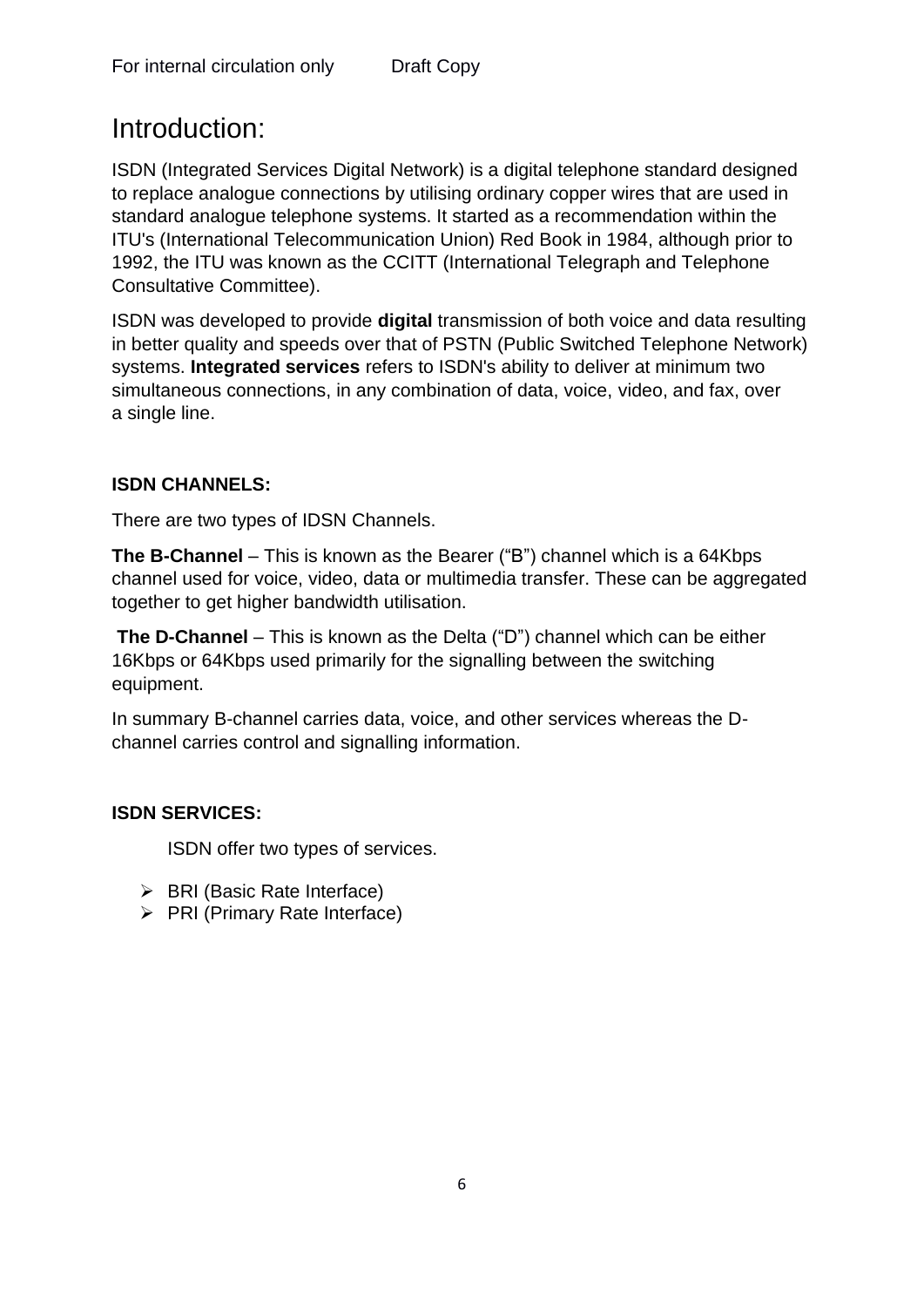#### **ISDN BRI service: (2B+D)**

The ISDN Basic Rate Interface (BRI) service offers two B channels and one D channel (2B+D). BRI B-channel service operates at 64 kbps and is meant to carry user data; BRI D-channel service operates at 16 kbps and is meant to carry control and signaling information, although it can support user data transmission under certain circumstances.

So [Basic Rate Interface](https://en.wikipedia.org/wiki/Basic_Rate_Interface) (BRI),is a **128 [kbit/s](https://en.wikipedia.org/wiki/Kilobits_per_second)** service delivered over a pair of standard telephone copper wires. This is suitable for domestic applications eg home subscriber or can be suited for small enterprise.

#### **ISDN PRI Service: (30B+D)**

ISDN Primary Rate Interface (PRI) service offers two different data rate(T1/E1) which depends upon the geographic location.

For European locations and India, PRI is made up of 30 x 64Kbps B channels and a single 64Kbps D channel which gives a total of 2.048Mbps which is also known as an E1 line. The first timeslot on the E1 is used for [synchronization](https://en.wikipedia.org/wiki/Frame_synchronization) purposes and is not considered to be a B- or D-channel.

For American and Japanese locations, PRI is made up of 23 x 64Kbps B channels and a single 64Kbps D channel which give a total of 1.544Mbps which is also known as a T1 line.

T1 PRI is commonly referred to as "23B+D" and for E1 PRI is commonly referred to as "30B+D".

PRI is the standard for providing telecommunication services to enterprises and offices. The Primary Rate Interface channels are typically used by medium to large enterprises with digital [private branch exchange](https://en.wikipedia.org/wiki/Private_branch_exchange) (PBX) telephone systems to provide digital access to the [public switched telephone network](https://en.wikipedia.org/wiki/Public_switched_telephone_network) (PSTN).

#### **ISDN DEVICES AND REFERENCE POINTS:**

• **TE1(Terminal Equipment Type 1):** TE1 are devices that can plug directly into an ISDN Network and understands the ISDN standards, can be called as **ISDN terminal**.

• **TE2 (Terminal Equipment Type 2):** TE2 are devices that predate the official ISDN standards and require the use of a terminal adapter (TA) to facilitate plugging into the ISDN Network. These are **non-ISDN terminal** eg old anlaog phone. TE2s connect to the ISDN network through a TA.

• **Network Termination 1 (NT1**): NT1 terminates the local loop. The NT-1 is a relatively simple device that converts the 2-wire U interface into the 4-wire S/T interface. The NT1 [network termination](https://en.wikipedia.org/wiki/Network_termination) provides signal conversion and timing functions which correspond to [layer 1](https://en.wikipedia.org/wiki/Layer_1) of the [OSI model.](https://en.wikipedia.org/wiki/OSI_model)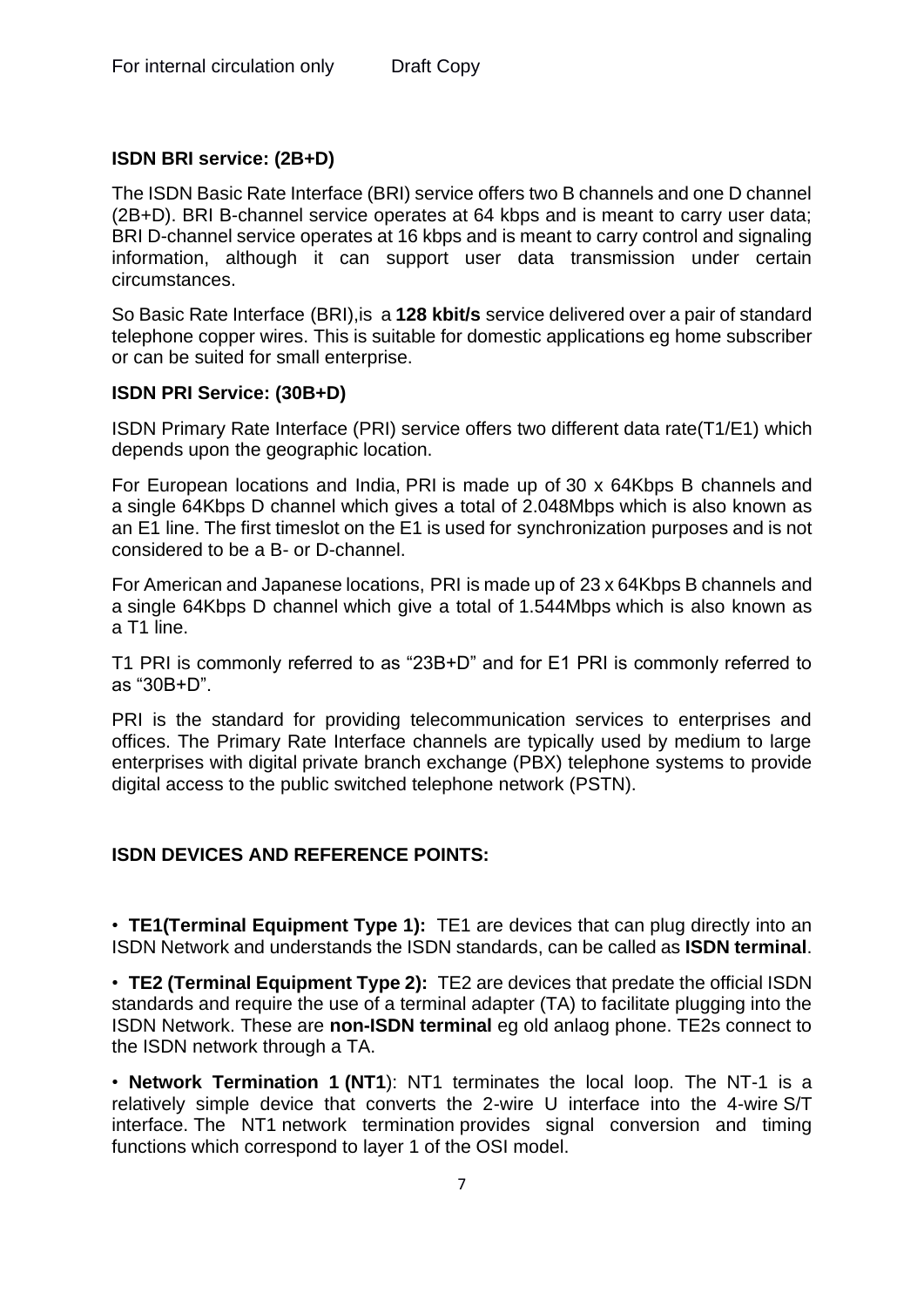In a [Basic Rate Interface,](https://en.wikipedia.org/wiki/Basic_Rate_Interface) the NT1 connects to line termination (LT) equipment in the provider's [telephone exchange](https://en.wikipedia.org/wiki/Telephone_exchange) via the [local loop](https://en.wikipedia.org/wiki/Local_loop) two wire [U interface](https://en.wikipedia.org/wiki/U_interface) and to customer equipment via the four wire [S interface](https://en.wikipedia.org/wiki/S_interface) or [T interface.](https://en.wikipedia.org/wiki/T_interface) The S and T interfaces are electrically equivalent, and the customer equipment port of a NT1 is often labelled as S/T interface.

• **Network Termination 2 (NT2**): An NT2 is a piece of customer premises switching equipment such as a Private Branch Exchange (PBX) or a multiplexor. The NT2 is a more complicated device that typically is found in digital private branch exchanges (PBXs) and that performs Layer 2 and 3 protocol functions and concentration services. An NT1/2 device also exists as a single device that combines the functions of an NT1 and an NT2.

\*NT2 required in case of PRI connection where as in BRI it is not required.

• **Terminal Adapter (TA)**: It is used to convert TE2 device signalling into signalling that is used by the ISDN switch. It is used to connect non-ISDN terminals into ISDN network.



Fig1: Sample ISDN Configuration Illustrates Relationships Between Devices and Reference Points

ISDN reference points include the following:

- R The reference point between non-ISDN equipment and a TA. In many cases the R interface would be the familiar RS 232 serial interface.
- S The reference point between user terminals and the NT1 or NT2.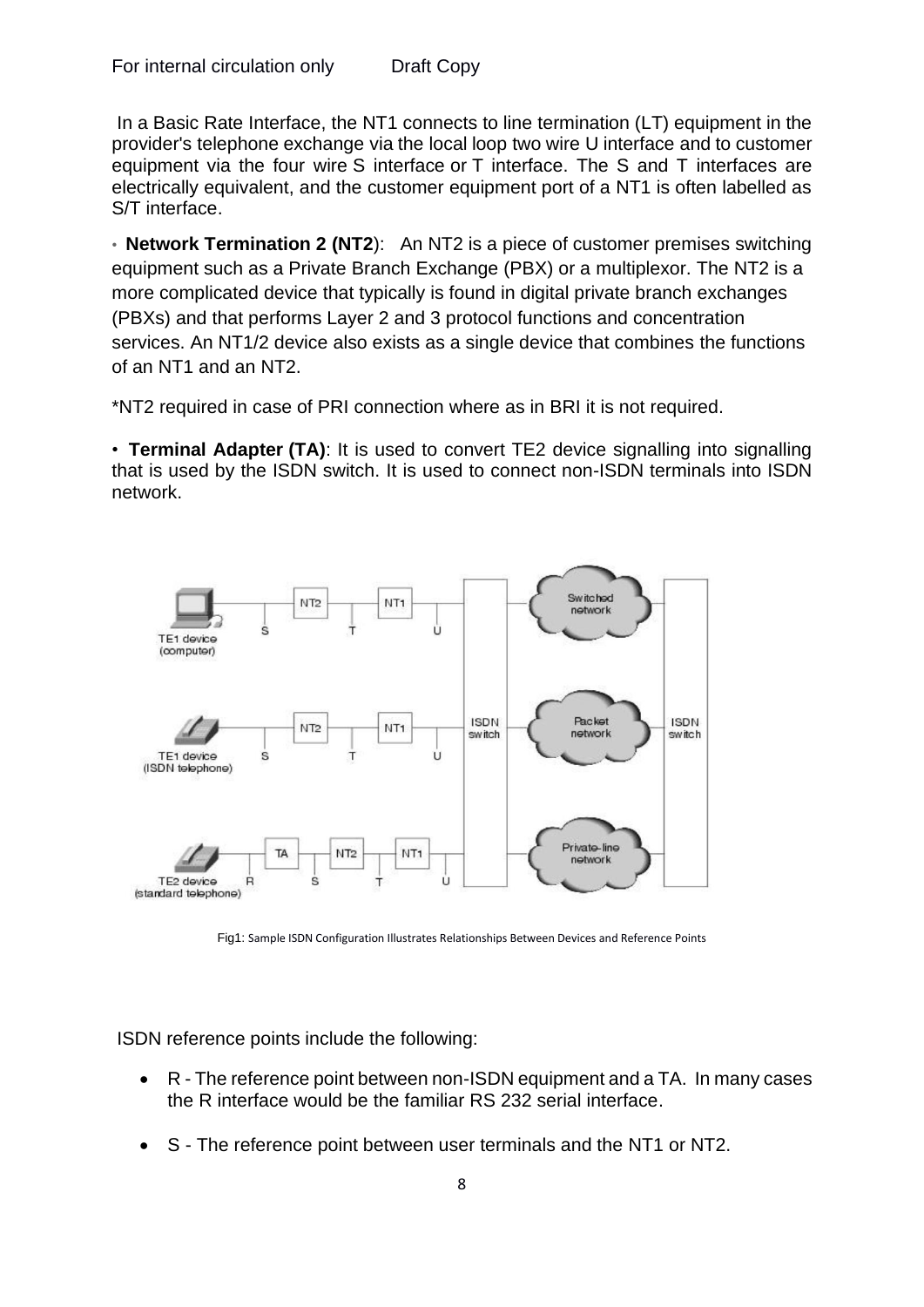- T The reference point between NT1 and NT2 devices.
- U The reference point between NT1 devices and line-termination equipment in the carrier network. The U interface is a two-wire (single pair) interface from the phone switch, the same physical interface provided for POTS lines. It supports full-duplex data transfer over a single pair of wires.
- S/T: The S and T interfaces are electrically equivalent, and the customer equipment port of a NT1 is often labelled as S/T interface. If NT2 is not present, S & T interfaces collapsed into single S/T interface.



Fig2: Use Case Scenario

The TE1 (and TA) connects to NT1 using a four-wire cable (RJ48). ISDN standards allow multiple terminals (TE1s and TAs) to share an NT1 device (technically the S/T bus), one at a time, through a contention control mechanism provided by the NT2 device. The NT2 device naturally appears before the NT1 device. NT2 is typically found in digital private branch exchanges (PBXs). There are NT1/NT2 boxes also, which provide the functionality of both an NT1 and an NT2 device. The multiple TE1s (and/or TAs) connect to NT2 using a four-wire facility, and the NT2 device connects to the NT1 device with a four-wire cable as well. The NT1 device, however, connects to the LT equipment in the carrier network using the conventional two-wire (local loop) facility.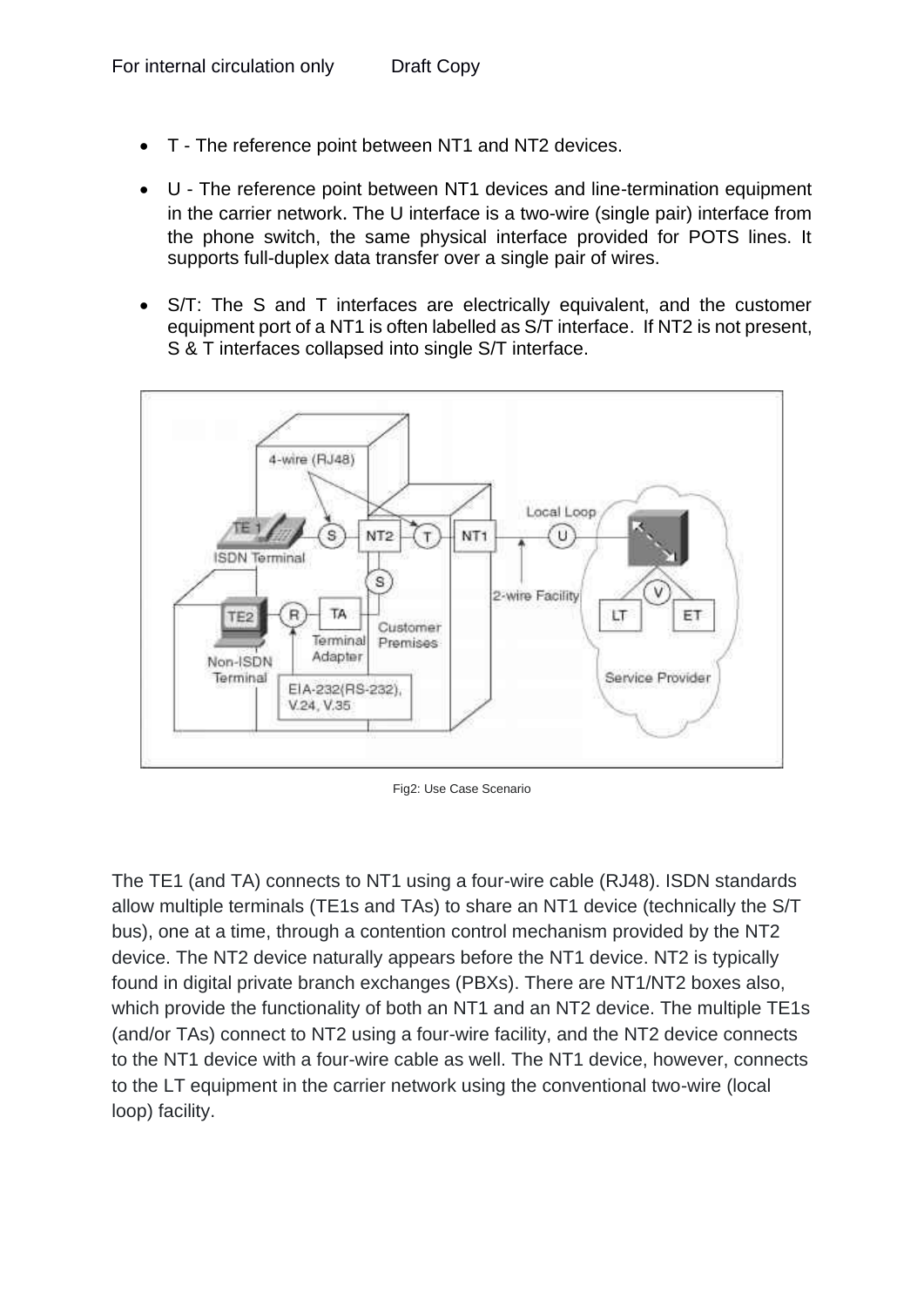**PRESENT SCENARIO:** ISDN has been a technology of 1990 where the effort was put to digitize the last mile connectivity. Sooner in 1995 ADSL concept emerged and it won the market due to its better performance. ISDN has largely been replaced with [digital subscriber line](https://en.wikipedia.org/wiki/Digital_subscriber_line) (DSL) systems (particularly ADSL broadband) of much higher performance.

Today BRI service has been stopped by all the TELCOs. PRI is the only service offered by TELCOs which is most commonly used for connection to PBAX.

#### **THREATS:**

The ISDN security threats include:

- Denial of service
- Intrusion into network customer
- Use of ISDN network to penetrate a customer system
- Use of the network for fraud
- Intrusion on the confidentiality of ISDN communications.
- Modification of communications.

**SCOPE:** This document targets on the security requirements of ISDN-CPE (Multi point conferencing Unit). This document does not cover the security requirements at equipment vendor's facility, operator facility and organization's security policy. The requirements specified here are binding both on operators and network equipment providers.

**Disclaimer:** *This document purely focusses on the security related technical requirements of the MCU (multipoint conferencing unit) which belongs to the family of ISDN-CPE . The regulations regarding Remote Access, Lawful Interceptions are not part of this ITSAR.*

## **References:**

- 1. TSDSI STD T1.3GPP 33.117-14.2.0 V.1.0.0: "Catalogue of General Security Assurance Requirements".
- 2. TSDSI STD T1.3GPP 33.926-14.0.0 V1.0.0 Security Assurance Specification (SCAS) threats and critical assets in 3GPP network product classes.
- 3. NIST FIPS 140-2 specification
- 4. Cryptographic Controls For Indian Telecom Security Assurance Requirements (ITSAR) version 1.0.0
- 5. ITU-T-I.412: ITU-T Recommendations on ISDN User-Network Interfaces And Interface Structures And Access Capabilities
- 6. ITU-T-I.120: ITU-T Recommendations on ISDN General Structure
- 7. NIST Special Publication 500-189 Security in ISDN
- 8. TEC ER No: TEC64731911 ER for ISDN CPE
- 9. TEC IR No: TEC/IR/SW/ICP-102/04/MAR-19 IR for ISDN CPE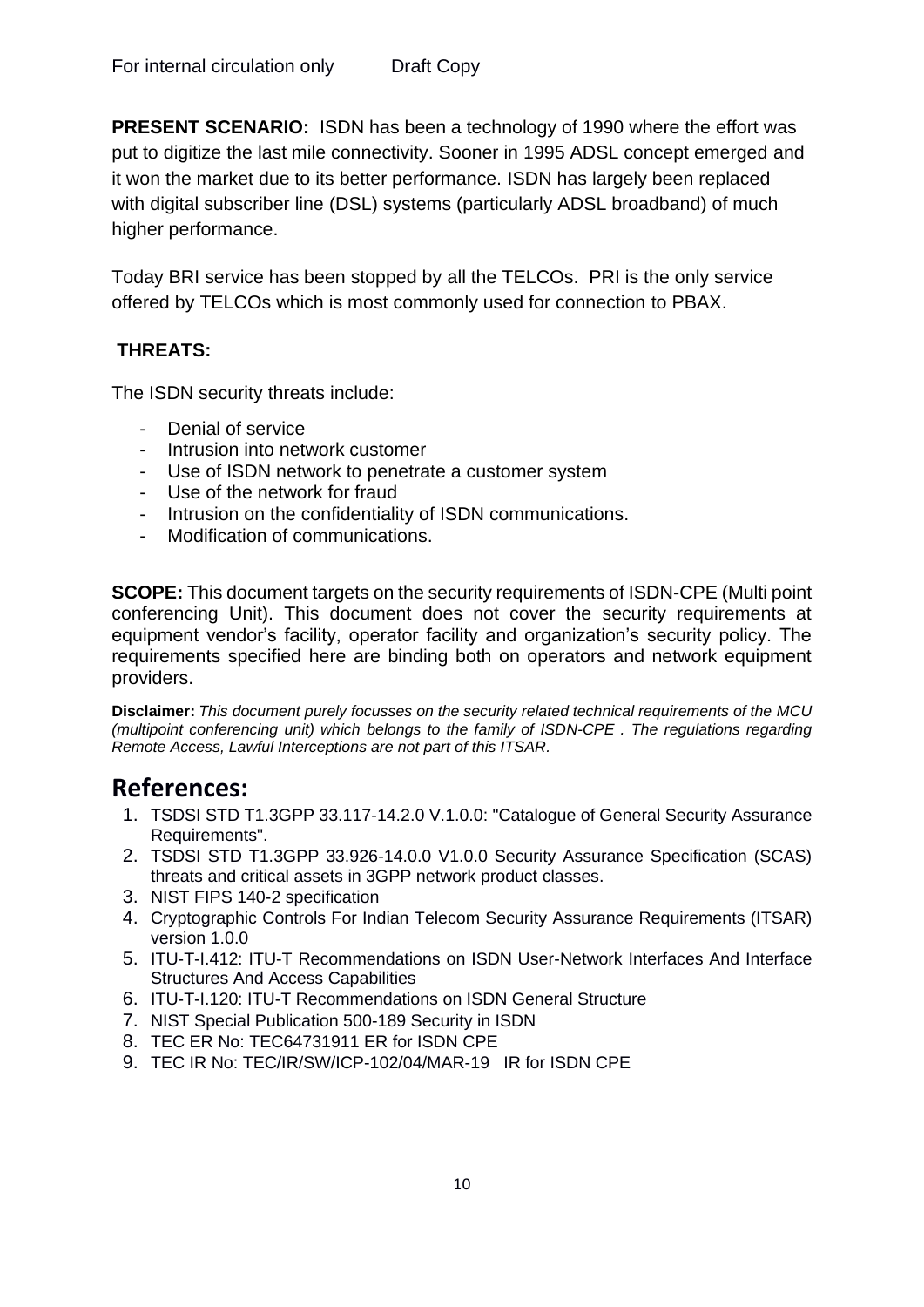# **SECURITY REQUIREMENTS for ISDN CPE(MCU)**

# <span id="page-11-0"></span>Section 1: Access and Authorization

## <span id="page-11-1"></span>1.1 Management Protocols Mutual Authentication

#### **Requirement:**

The protocols used for the ISDN Equipment management and maintenance shall support mutual authentication mechanisms only.

Secure cryptographic controls prescribed in Table1 of the document "Cryptographic Controls For Indian Telecom Security Assurance Requirements (ITSAR) version 1.0.0" shall only be used for ISDN EQUIPMENT management and maintenance.

[Reference: TSDSI STD T1.3GPP 33.117-14.2.0 V.1.0.0. section 4.2.3.4.4.1]

## <span id="page-11-2"></span>1.2 Management Traffic Protection

#### **Requirement:**

ISDN Equipment management traffic shall be protected strictly using secure cryptographic controls prescribed in Table1 of the document "Cryptographic Controls For Indian Telecom Security Assurance Requirements (ITSAR) version 1.0.0" only.

<span id="page-11-3"></span>[Reference: TSDSI STD T1.3GPP 33.117-14.2.0 V.1.0.0 section 4.2.3.2.4 ]

## 1.3 Role-Based access control

#### **Requirement:**

ISDN Equipment shall support Role Based Access Control (RBAC). A role-based access control system uses a set of controls which determines how users interact with domains and resources. The RBAC system controls how users or groups of users are allowed access to the various domains and what type of operation they can perform i.e. the specific operation command or command group.

ISDN Equipment supports Role Based Access Control ( RBAC), with minimum of 3 user roles, in particular, for OAM privilege management, for ISDN Equipment Management and Maintenance, including authorization of the operation for configuration data and software via the ISDN equipment console interface.

<span id="page-11-4"></span>[Reference: TSDSI STD T1.3GPP 33.117-14.2.0 V.1.0.0. Section 4.2.3.4.6.2]

## 1.4 User Authentication – Local/Remote

#### **Requirement:**

The various user accounts on a system shall be protected from misuse. To this end, an authentication attribute is typically used, which, when combined with the user name, enables unambiguous authentication and identification of the authorized user. Authentication attributes include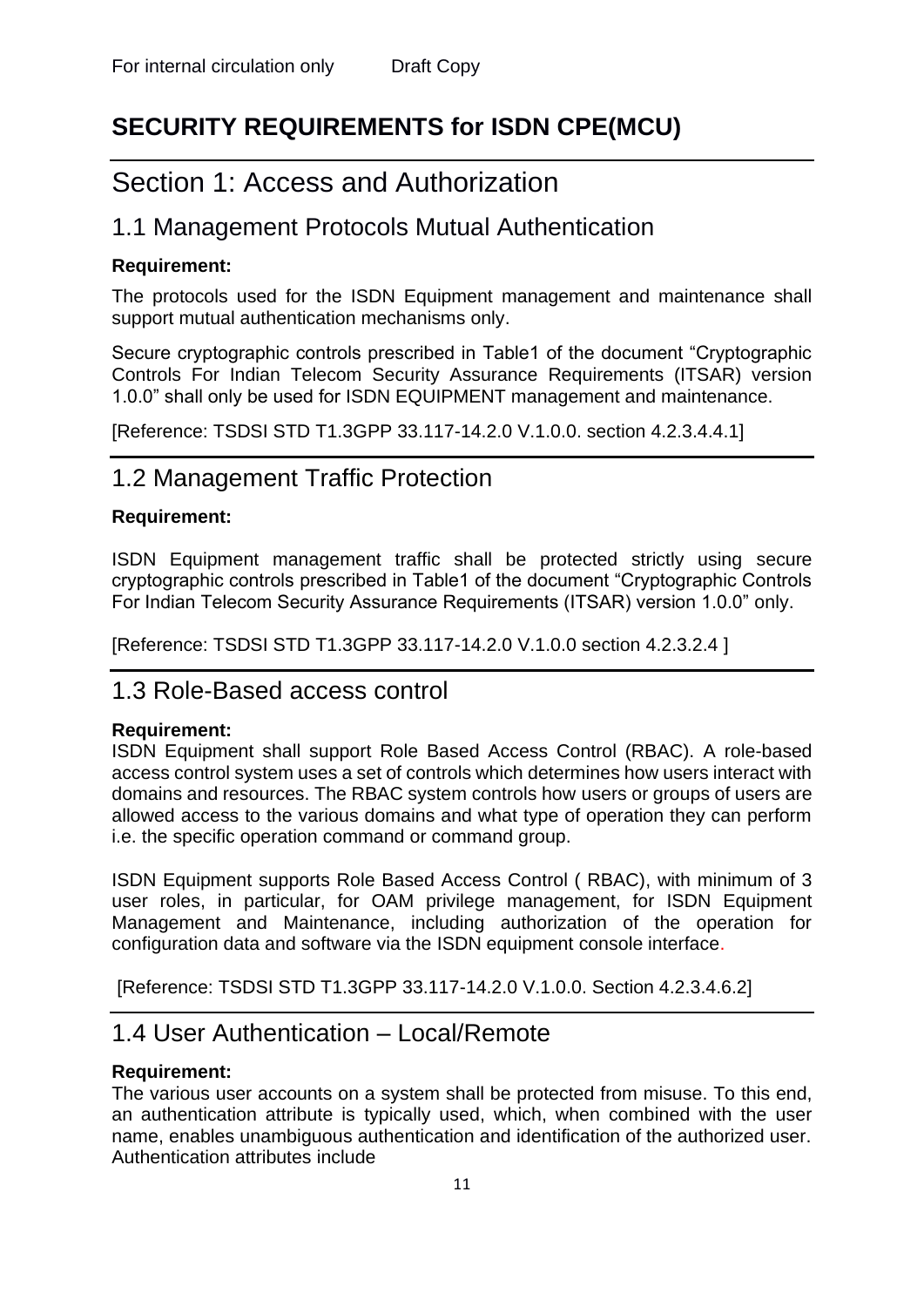- Cryptographic keys
- Token
- Passwords

This means that authentication based on a parameter that can be spoofed is not permitted. Exceptions are attributes that cannot be faked or spoofed by an attacker. Minimum two of the above authentication attributes shall be mandatorily combined for protecting the all accounts from misuse.

**Local access:** The access from Console interface, from local Console network, from LMT (Local Maintenance Terminal interface) or from NE local hardware interface.

**Remote access:** The access which is not Local access. This includes access from the EMS (Element Management System) network, and access that originates or passes through the internet.

[Reference: TSDSI STD T1.3GPP 33.117-14.2.0 V.1.0.0. Section 4.2.3.4.2.1]

## <span id="page-12-0"></span>1.5 Remote login restrictions for privileged users

#### **Requirement:**

Direct login to ISDN Equipment as root or equivalent highest privileged user shall be limited to the system console only. Root user will not be allowed to login to ISDN equipment remotely.

This remote root user access restriction is also applicable to application softwares/ Tools such as TeamViewer, desktop sharing etc., which provide remote access to the ISDN equipment.

[Reference TSDSI STD T1.3GPP 33.117-14.2.0 V.1.0.0. Section 4.3.2.6]

## <span id="page-12-1"></span>1.6 Authorization Policy

#### **Requirement:**

The authorizations for accounts and applications shall be reduced to the minimum required for the tasks they have to perform.

Authorizations to a system shall be restricted to a level in which a user can only access data and use functions that he needs in the course of his work. Suitable authorizations shall also be assigned for access to files that are components of the operating system or of applications or that are generated by the same (e.g. configuration and logging files).

Alongside access to data, execution of applications and components shall also take place with rights that are as low as possible. Applications should not be executed with administrator or system rights.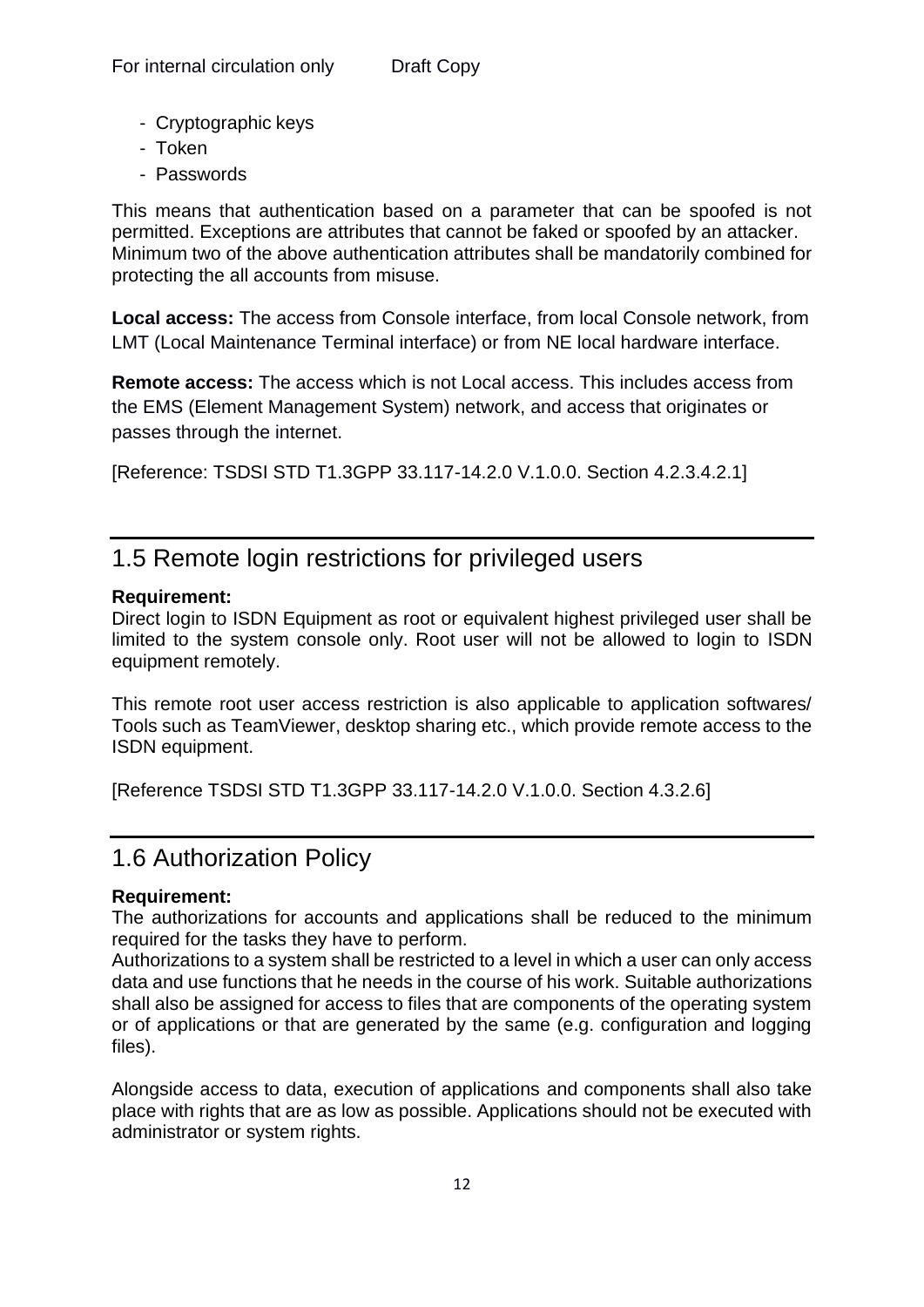<span id="page-13-0"></span>[Reference: TSDSI STD T1.3GPP 33.117-14.2.0 V.1.0.0 . Section 4.2.3.4.6.1]

## 1.7 Unambiguous identification of the user & group accounts removal

#### **Requirement:**

Users shall be identified unambiguously by the ISDN Equipment.

ISDN Equipment shall support assignment of individual accounts per user,where a user could be a person, or a machine account, an application, or a system. ISDN Equipment's shall not enable the use of group accounts or group credentials, or sharing of the same account between several users.

[Reference: TSDSI STD T1.3GPP 33.117-14.2.0 V.1.0.0. Sections 4.2.3.4.1.2]

# <span id="page-13-1"></span>Section 2: Authentication Attribute Management

## <span id="page-13-2"></span>2.1 Authentication Policy

#### **Requirement:**

The usage of a system function without successful authentication on basis of the user identity and at least two authentication attributes (e.g. password, certificate, token) shall be prevented. System functions comprise, for example network services (like SSH, SFTP, Web services), local access via a management console, local usage of operating system and applications. This requirement shall also be applied to accounts that are only used for communication between systems.

[Reference: TSDSI STD T1.3GPP 33.117-14.2.0 V.1.0.0. Section 4.2.3.4.1.1]

## <span id="page-13-3"></span>2.2 Authentication Support – External

#### **Requirement:**

If the ISDN equipment supports external authentication mechanism such as AAA server (for authentication, authorization and accounting services) then the communication between ISDN equipment and the external authentication entity shall be protected using the authentication and related service protocols built strictly using the secure cryptographic controls prescribed in Table1 of the document "Cryptographic Controls For Indian Telecom Security Assurance Requirements (ITSAR) version 1.0.0" only.

## <span id="page-13-4"></span>2.3 Protection against brute force and dictionary attacks

#### **Requirement:**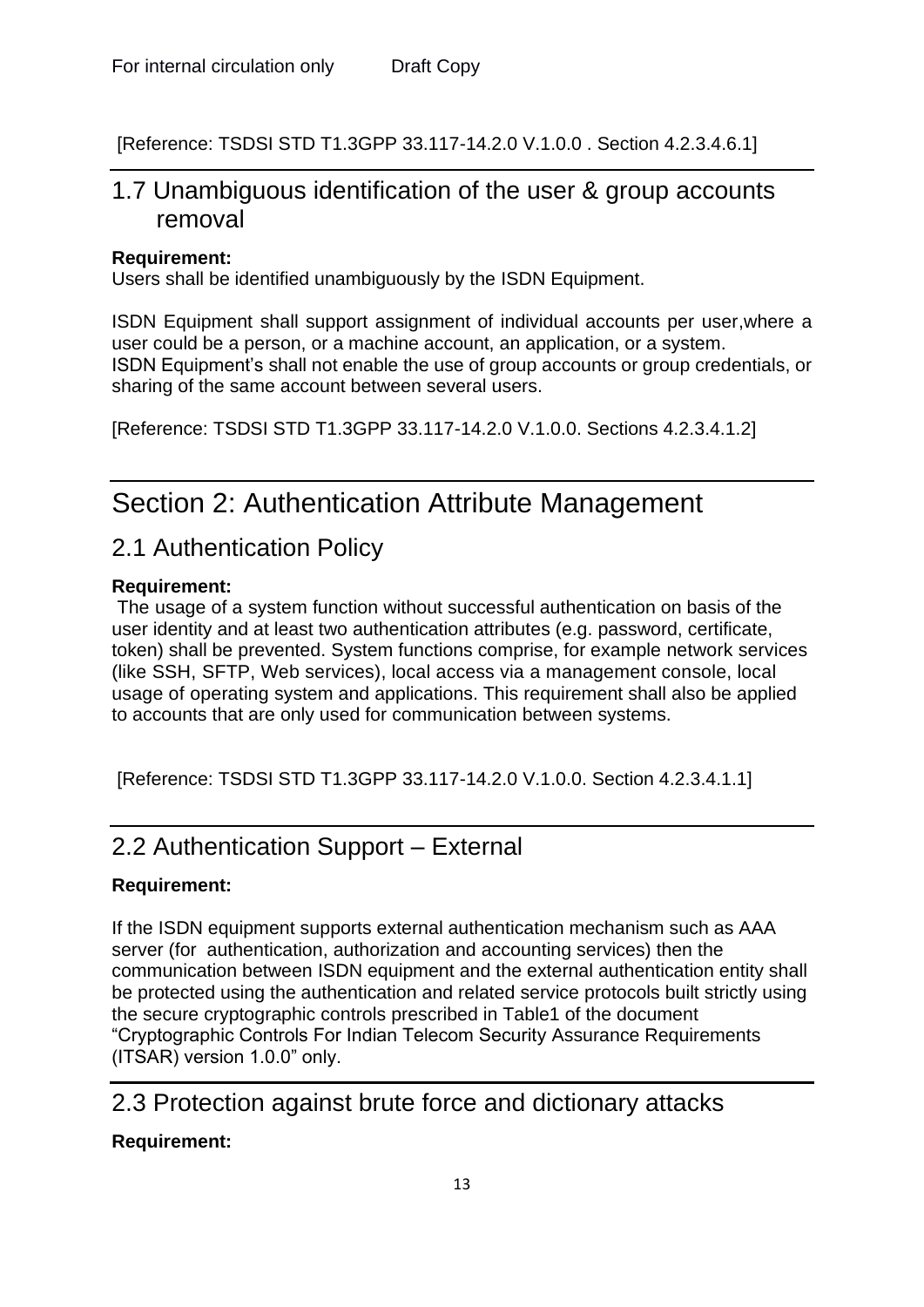- A protection against brute force and dictionary attacks that hinder authentication attribute guessing shall be implemented in ISDN equipmemt.
- Brute force and dictionary attacks aim to use automated guessing to ascertain authentication attribute for user and machine accounts. Various measures or a combination of the following measures can be taken to prevent this:
- (i) Using the timer delay (this delay could be the same or increased depending the operator's policy for each attempt) for each newly entered password input following an incorrect entry ("tar pit").
- (ii) Blocking an account following a specified number of incorrect attempts. However, it has to be taken into account that this solution needs a process for unlocking and an attacker can force this to deactivate accounts and make them unusable.
- (iii) Using CAPTCHA to prevent automated attempts (often used for Web applications).
- (iv)Using an AUTHENTICATION ATTRIBUTE blacklist to prevent vulnerable passwords.
- In order to achieve higher security, two or more of the measures indicated above shall be mandatorily supported.

[Reference: TSDSI STD T1.3GPP 33.117-14.2.0 V.1.0.0. Section 4.2.3.4.3.3]

## <span id="page-14-0"></span>2.4 Enforce Strong Password

#### **Requirement:**

(a)The configuration setting shall be such that an ISDN Equipment shall only accept passwords that comply with the following complexity criteria:

(i)Absolute minimum length of 8 characters (shorter lengths shall be rejected by the ISDN Equipment). It shall not be possible setting this absolute minimum length to a lower value by configuration.

(ii) Password shall mandatorily comprise all the following four categories of characters:

- at least 1 uppercase character (A-Z)
- at least 1 lowercase character (a-z)
- at least 1 digit (0-9)
- at least 1 special character (e.g. @;!\$.)

The minimum length of characters in the passwords and the set of allowable special characters shall be configurable by the operator. The special characters may be categorized in sets according to their Unicode category.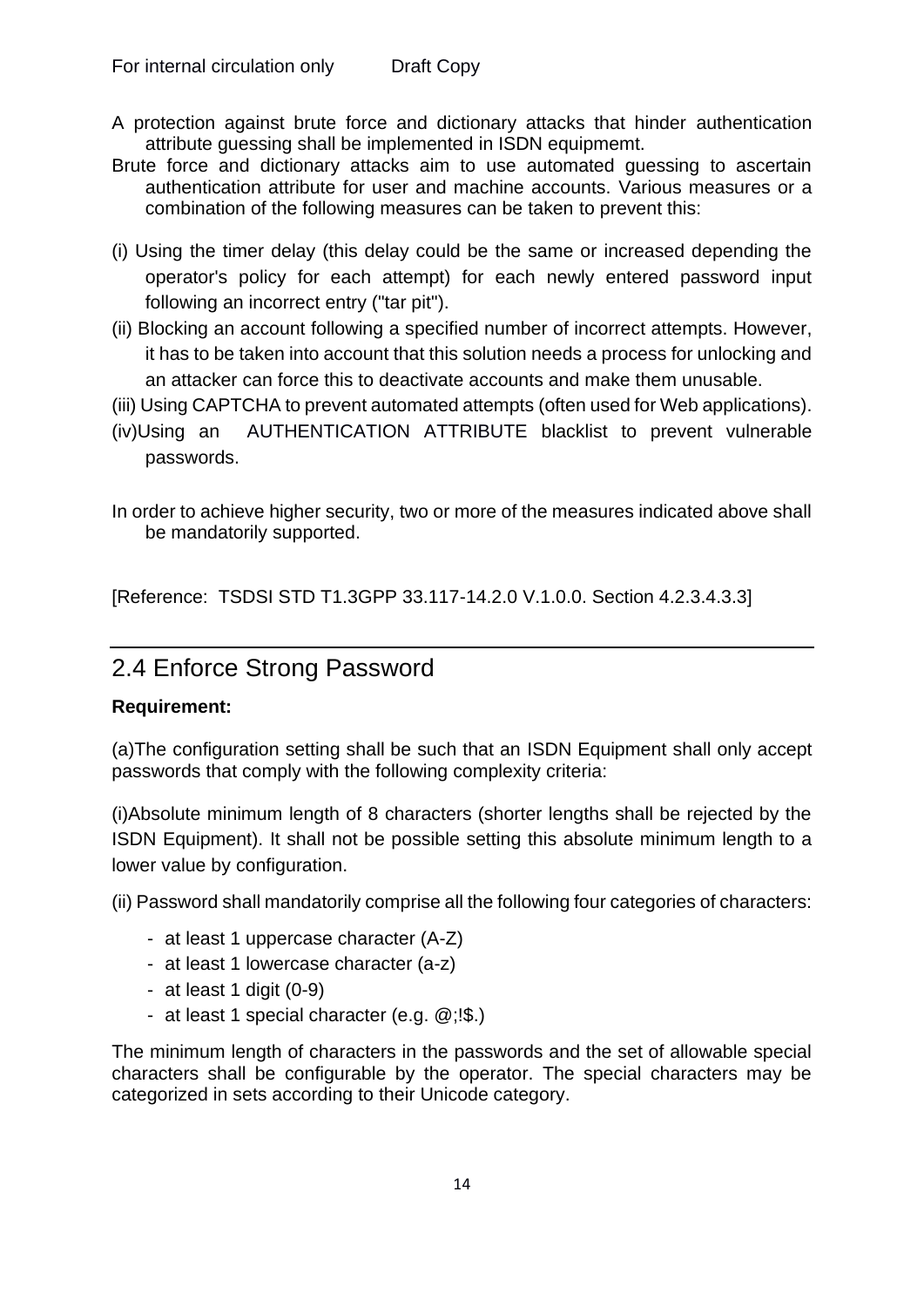If a central system is used for user authentication password policy then additional assurance shall be provided that the central system enforces the same password complexity rules as laid down for the local system in this subclause.

If a central system is not used for user authentication, the assurance on password complexity rules shall be performed on the ISDN Equipment.

When a user is changing a password or entering a new password, ISDN Equipment/central system checks and ensures that it meets the password requirements. Above requirements shall be applicable for all passwords used (e.g. application-level, OS-level, etc.).

[Reference: TSDSI STD T1.3GPP 33.117-14.2.0 V.1.0.0 section 4.2.3.4.3.1]

## <span id="page-15-0"></span>2.5 Inactive Session Timeout

#### **Requirement:**

An OAM user inactive session shall be terminated automatically after a specified period of inactivity. It shall be possible to configure an inactivity time-out period.

NE shall monitor inactive sessions of administrative login users and initiate session locking mechanism based on user configurable timers. Unlocking the session shall be permissible only by authentication. If the inactivity period further continues for a defined period, Session /user ID time out must occur after this inactivity. The timer values can be admin configurable as per requirement, normally set between 2 to 5 minutes.

[Reference: TSDSI STD T1.3GPP 33.117-14.2.0 V.1.0.0.Section 4.2.3.5.2]

### <span id="page-15-1"></span>2.6 Password Changes

#### **Requirement:**

If a password is used as an authentication attribute, then the system shall offer a function that enables a user to change his password at any time. When an external centralized system for user authentication is used it is possible to redirect or implement this function on this system.

Password change shall be enforced after initial login.

The system shall enforce password change based on password management policy. In particular, the system shall enforce password expiry. ISDN CPE shall support a configurable period for expiry of passwords.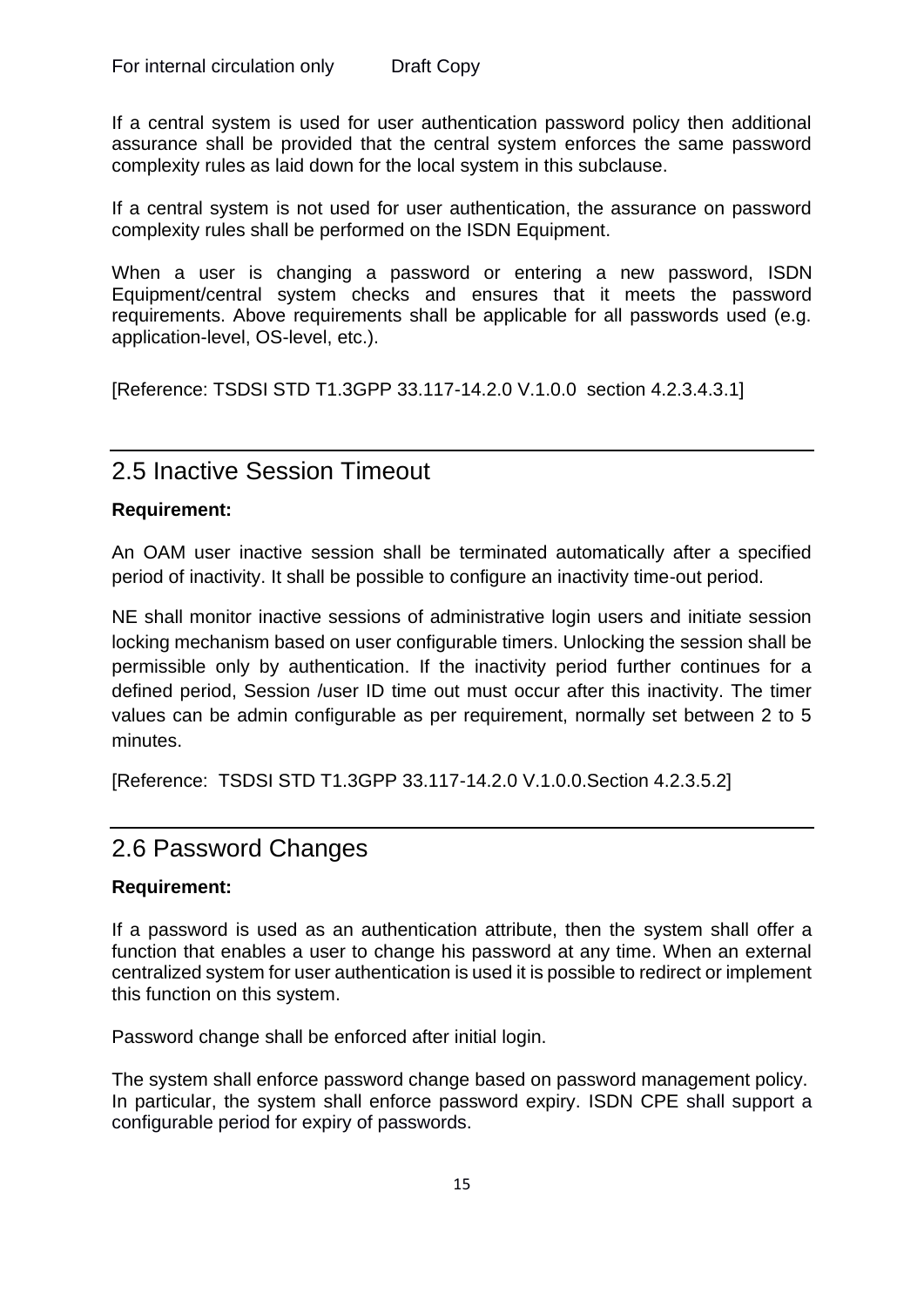Previously used passwords shall not be allowed upto a certain number (password history).

The number of disallowed previously used passwords shall be:

- Configurable;
- Greater than 0:
- And its minimum value shall be 3. This means that the ISDN Equipment shall store at least the three previously set passwords. The maximum number of passwords that the device can store for each user is up to the manufacturer.

When a password is about to expire, a password expiry notification shall be provided to the user.

Above requirements shall be applicable for all passwords used(e.g. application-level, OS-level, etc.)

ISDN CPE to have in-built mechanism to support this requirement.

If a central system is used for user authentication password policy, then additional assurance shall be provided that the central system enforces the same password change policies as laid down for the local system in this subclause.

And If a central system is not used for user authentication, the assurance on password changes rules shall be performed on the ISDN CPE.

[Reference: TSDSI STD T1.3GPP 33.117-14.2.0 V.1.0.0. Section 4.2.3.4.3.2]

## <span id="page-16-0"></span>2.7 Protected Authentication feedback

#### **Requirement:**

The Authentication attribute shall not be displayed in such a way that it could be seen and misused by a casual local observer. Typically, the individual characters of the password are replaced by a character such as "\*".

[Reference: TSDSI STD T1.3GPP 33.117-14.2.0 V.1.0.0. Section 4.2.3.4.3.4]

## <span id="page-16-1"></span>2.8 Removal of predefined or default authentication attributes

#### **Requirement:**

Predefined or default authentication attributes shall be deleted or disabled.

Normally, authentication attributes such as password or cryptographic keys will be preconfigured from producer, vendor or developer of a system. Such authentication attributes shall be changed by automatically forcing a user to change it on 1<sup>st</sup> time login to the system or the vendor provides instructions on how to manually change it.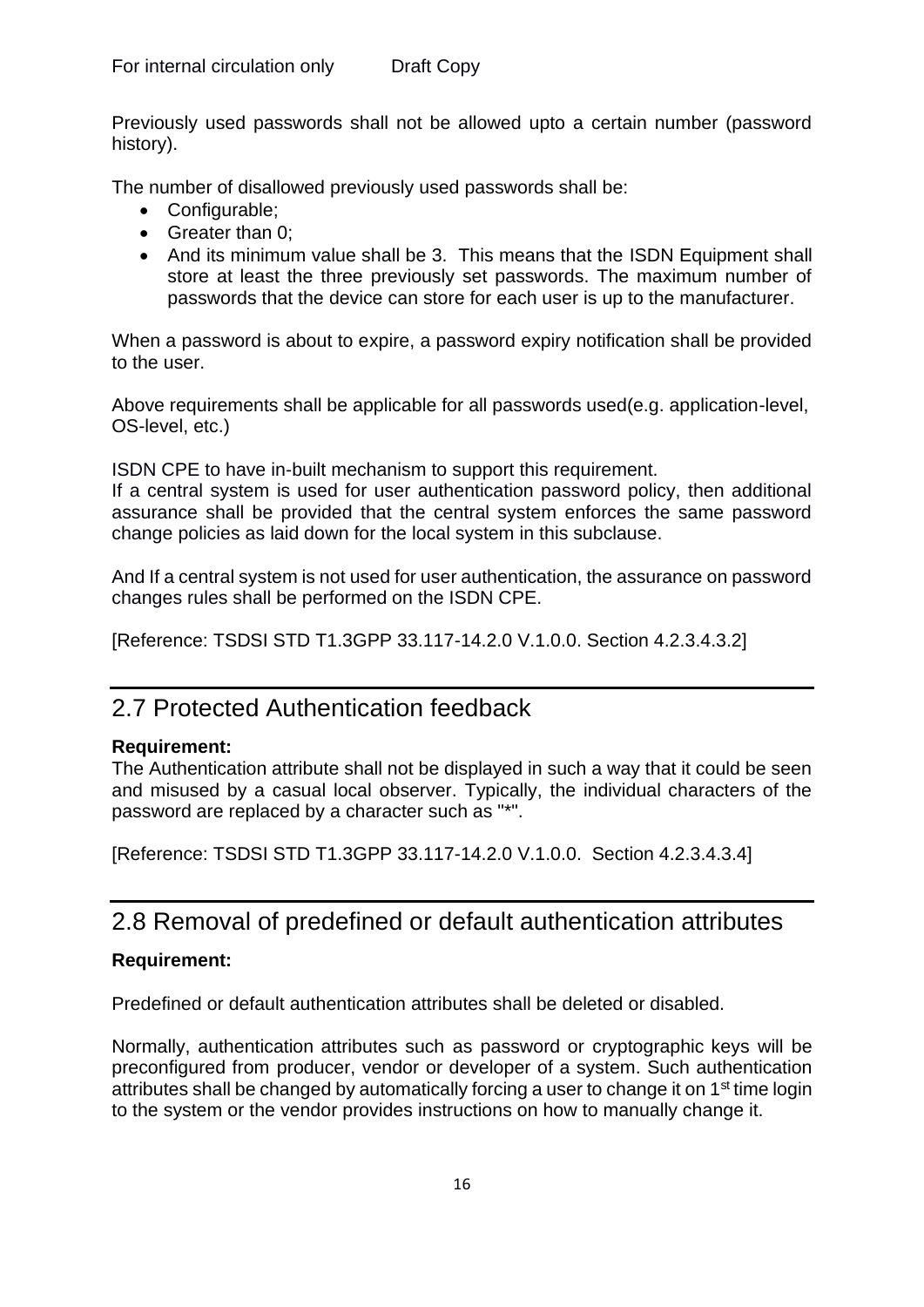[Reference: TSDSI STD T1.3GPP 33.117-14.2.0 V.1.0.0. Section 4.2.3.4.2.3]

# <span id="page-17-0"></span>Section 3: Software Security

## <span id="page-17-1"></span>3.1 Secure Update

#### **Requirement:**

ISDN equipment software updates shall be carried out strictly using the secure cryptographic controls prescribed in Table1 of the document "Cryptographic Controls For Indian Telecom Security Assurance Requirements (ITSAR) version 1.0.0" only. ISDN equipment shall allow updates only if code signing certificate is valid and not time expired.

Software update integrity shall be verified strictly using the secure cryptographic controls prescribed in Table1 of the document "Cryptographic Controls For Indian Telecom Security Assurance Requirements (ITSAR) version 1.0.0" only.

## <span id="page-17-2"></span>3.2 Secure Upgrade

#### **Requirement:**

(i) Software package integrity shall be validated in the installation and upgrade stages strictly using the secure cryptographic controls prescribed in Table1 of the document "Cryptographic Controls For Indian Telecom Security Assurance Requirements (ITSAR) version 1.0.0" only.

(ii) ISDN equipment shall allow upgrades only if code signing certificate is valid and not time expired. To this end, the ISDN equipment shall have a list of public keys or certificates of authorised software sources, and uses the keys to verify that the software upgrade is originated from only these sources.

(iii) Tampered software shall not be executed or installed if integrity check fails.

(iv) ISDN equipment's software upgrades shall be carried out strictly using the secure cryptographic controls prescribed in Table1 of the document "Cryptographic Controls For Indian Telecom Security Assurance Requirements (ITSAR) version 1.0.0" only.

(v) A security mechanism is required to guarantee that only authorized individuals can initiate and deploy a software upgrade.

[Reference: 1) TSDSI STD T1.3GPP 33.117-14.2.0 V.1.0.0. Section 4.2.3.3.5 ]

## <span id="page-17-3"></span>3.3 Source code security assurance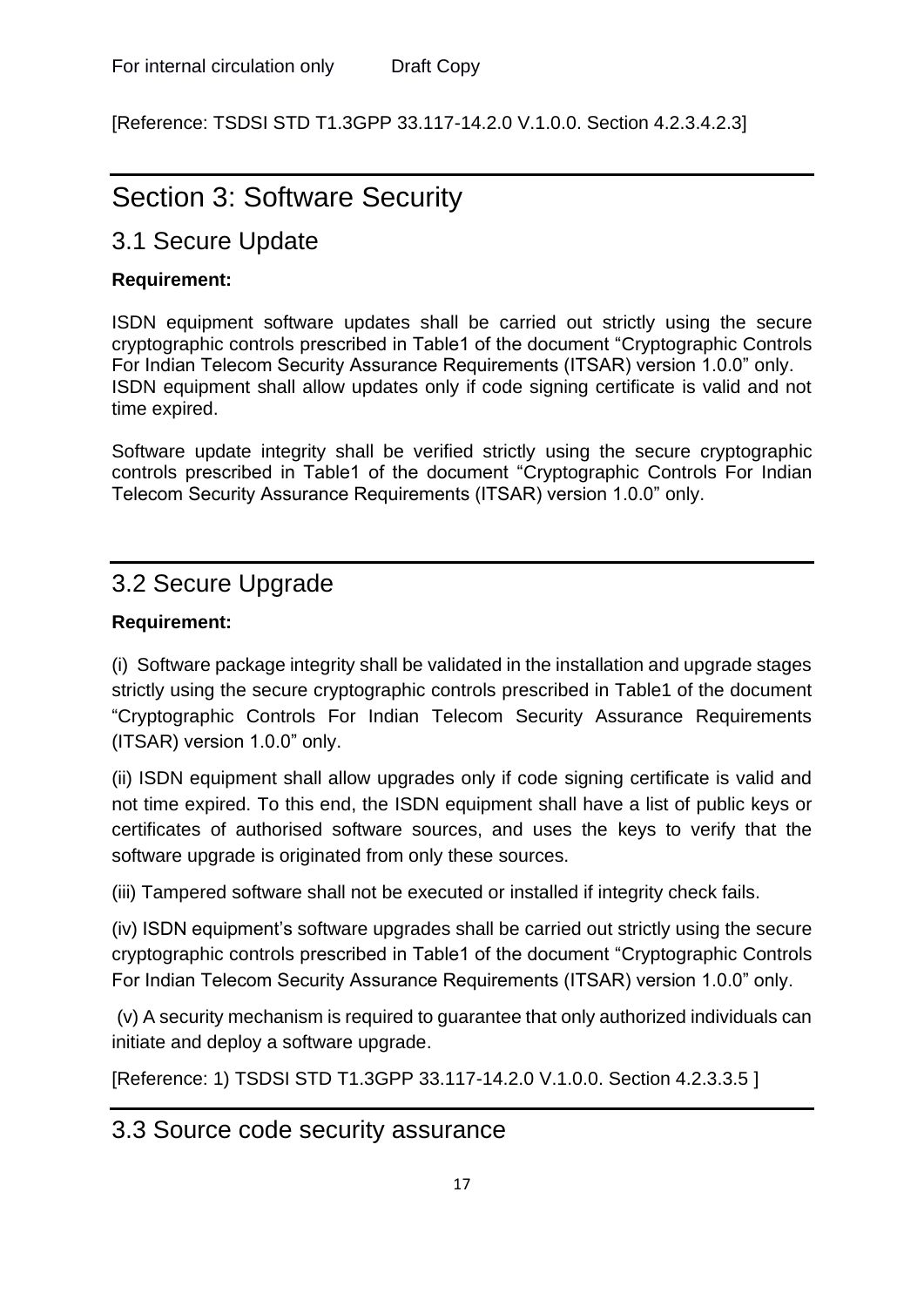#### **Requirement:**

- a) Vendor should follow best security practices including secure coding for software development. Source code shall be offered to designated TSTL for source code review. It may be supported by furnishing the Software Test Document (STD).
- b) Also Vendor shall submit the undertaking as below:

(i) Industry standard best practices of secure coding have been followed during the entire software development life cycle of the ISDN CPE software, which includes vendor developed code, third party software and open source code libraries used/embedded in the ISDN CPE.

(ii)The ISDN CPE software is free from all known security vulnerabilities, security weaknesses listed in the CVE and CWE databases as on the date of offer of NE to designated TSTL for testing.

(iii) The binaries for ISDN CPE and upgrades/updates thereafter generated from the source code are free from all known security vulnerabilities stated in bullet (ii) above.

## <span id="page-18-0"></span>3.4 Known Malware and backdoor Check

#### **Requirement:**

Vendor shall submit an undertaking stating that ISDN CPE is free from all known malware and backdoors as on the date of testing and shall submit Malware test document (MTD).

### <span id="page-18-1"></span>3.5 No unused software

#### **Requirement:**

Software components / packages or parts of software which are not needed for operation or functionality of the ISDN equipment shall not be present.

Orphaned software components /packages shall not be present in ISDN equipment.

Vendor shall provide the list of software that are necessary for its operation.

<span id="page-18-2"></span>[Reference: TSDSI STD T1.3GPP 33.117 -14.2.0 V.1.0.0. Section 4.3.2.3]

## 3.6 Unnecessary Services Removal

#### **Requirement:**

ISDN CPE shall only run protocol handlers and services which are needed for its operation, and which do not have any known security vulnerabilities. By default, all other ports and services will be permanently disabled. ISDN CPE Shall not support following services..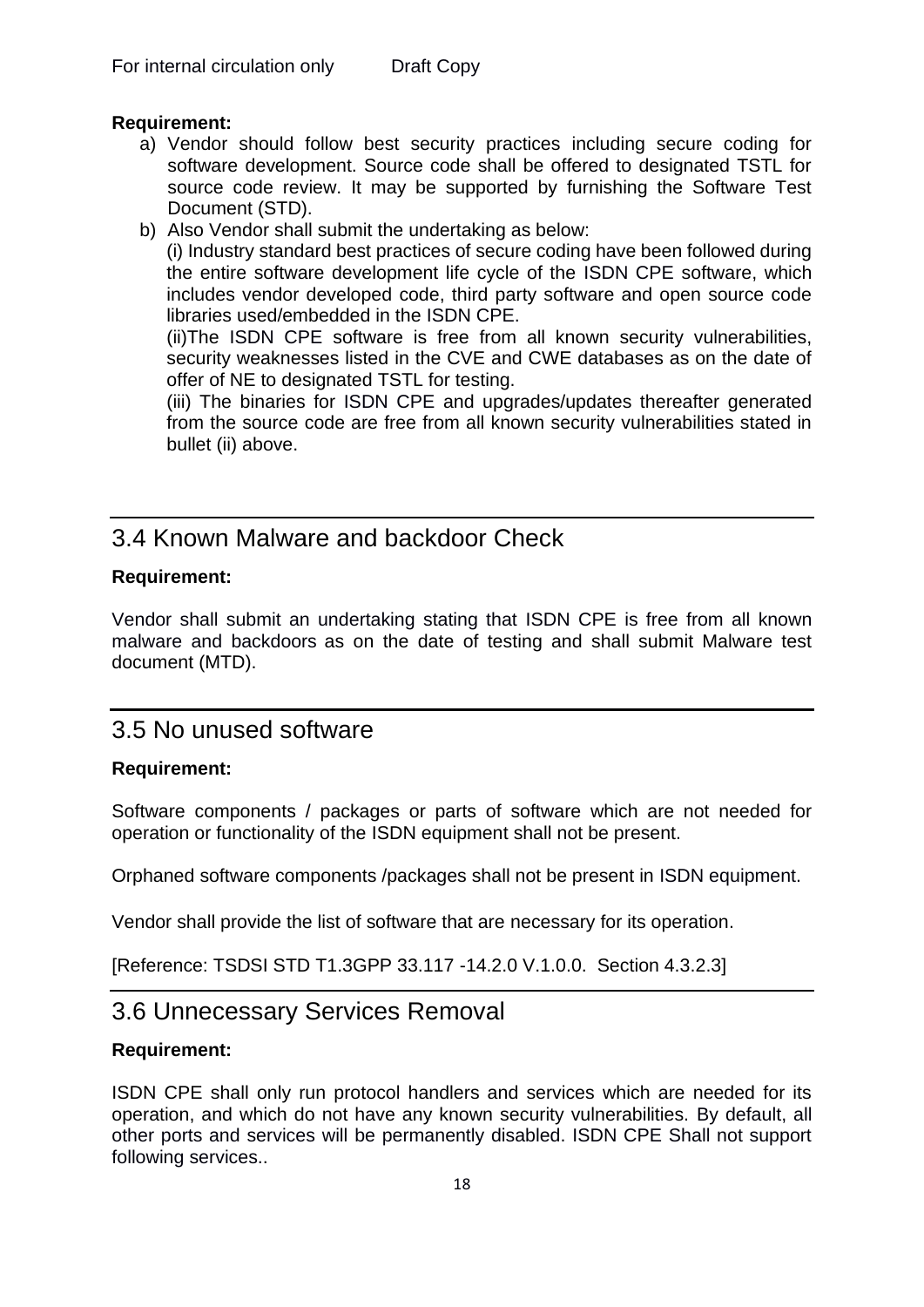- FTP
- TFTP
- Telnet
- rlogin, RCP, RSH
- HTTP
- SNMPv1 and v2
- SSHv1
- TCP/UDP Small Servers (Echo, Chargen, Discard and Daytime)
- **Finger**
- BOOTP server
- Discovery protocols (CDP, LLDP)
- IP Identification Service (Identd)
- PAD
- MOP

Full documentation of required protocols and services of the ISDN CPE and their purpose needs to be provided by the vendor as prerequisite for the test case

[Reference: TSDSI STD T1.3GPP 33.117-14.2.0 V.1.0.0. Section 4.3.2.1]

## <span id="page-19-0"></span>3.7 Restricting System Boot Source

#### **Requirement:**

ISDN Equipment shall boot only from memory devices intended for this purpose.

[Reference: TSDSI STD T1.3GPP 33.117-14.2.0 V.1.0.0. Section 4.2.3.3.2]

## <span id="page-19-1"></span>3.8 Secure Time Synchronization

#### **Requirement:**

ISDN equipment shall provide reliable time and date information provided manually by itself or through NTP/PTP server.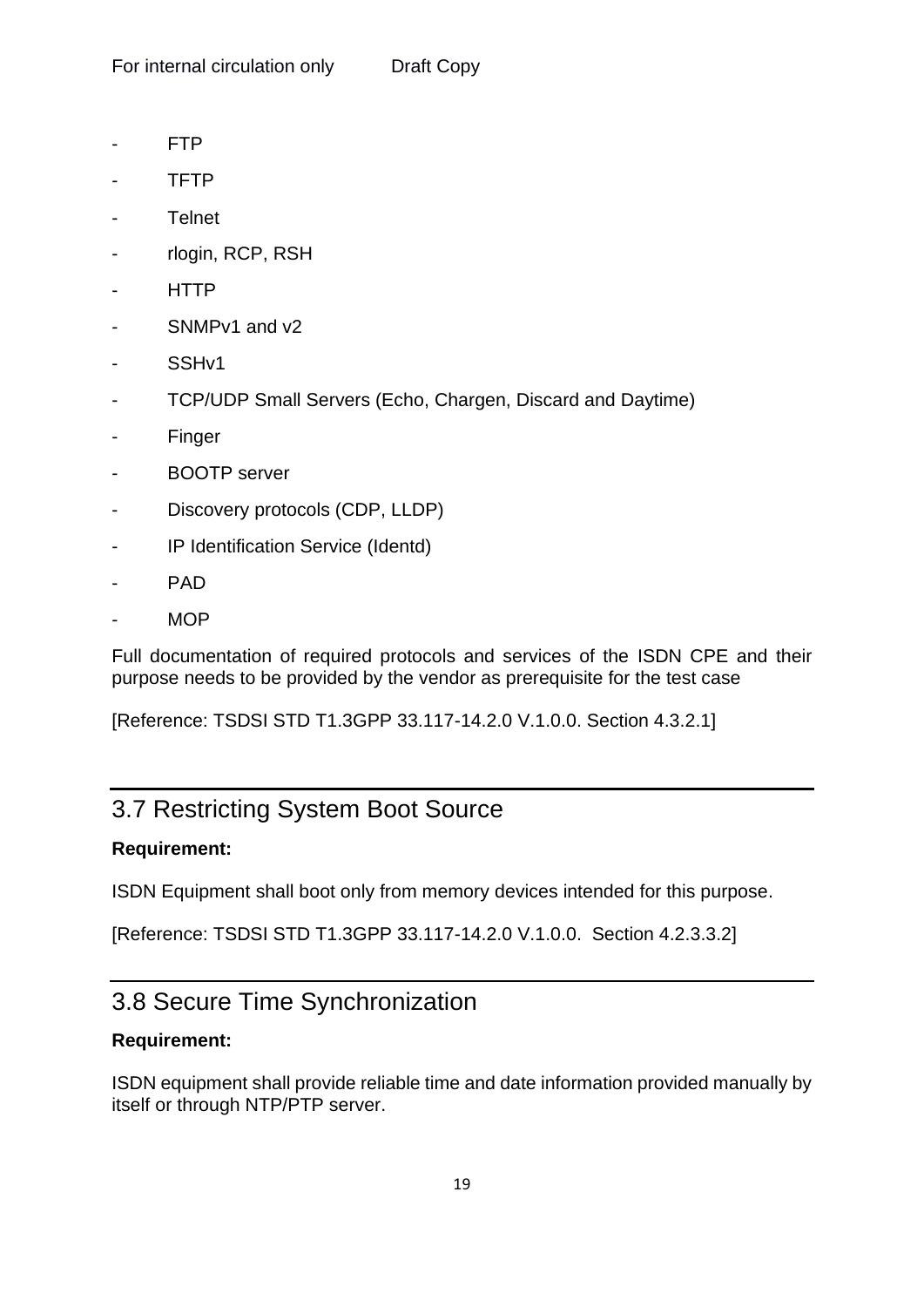ISDN equipment shall establish secure communication channel strictly using the secure cryptographic controls prescribed in Table1 of the document " Cryptographic Controls For Indian Telecom Security Assurance Requirements ( ITSAR ) version 1.0.0 " with the NTP/PTP server.

ISDN Equipment shall generate audit logs for all changes to time settings.

### <span id="page-20-0"></span>3.9 Restricted reachability of services

#### **Requirement:**

The ISDN Equipment shall restrict the reachability of services such that they can be reached only on interfaces meant for the purpose.

On interfaces where services are active, the reachability should be limited to legitimate communication peers.

Eg Administrative services (e.g. SSH, HTTPS, RDP) shall be restricted to interfaces in the management plane for separation of management traffic from user traffic.

[Reference: TSDSI STD T1.3GPP 33.117-14.2.0 V.1.0.0 Section 4.3.2.2]

### <span id="page-20-1"></span>3.10 Self Testing

#### **Requirement:**

ISDN CPE shall perform self-tests ( integrity of the firmware and software as well as correct operation of cryptographic Module as per security requirement area of "selftest" of FIPS-140-2 or Later version etc.,) to identify failures in its security Mechanisms during i) power on ii) when Administrator Instructs III) Periodic, with period configurable.

## <span id="page-20-2"></span>Section 4: System Secure Execution Environment

### <span id="page-20-3"></span>4.1 No unused functions

#### **Requirement:**

Unused functions i.e. the software and/or hardware functions which are not needed for operation or functionality of the ISDN equipment shall not be present in the ISDN equipment's software and/or hardware.

List of the used functions of the ISDN equipment's software and hardware as given by the vendor shall match the list of used software and hardware functions that are necessary for the operation of the ISDN equipment.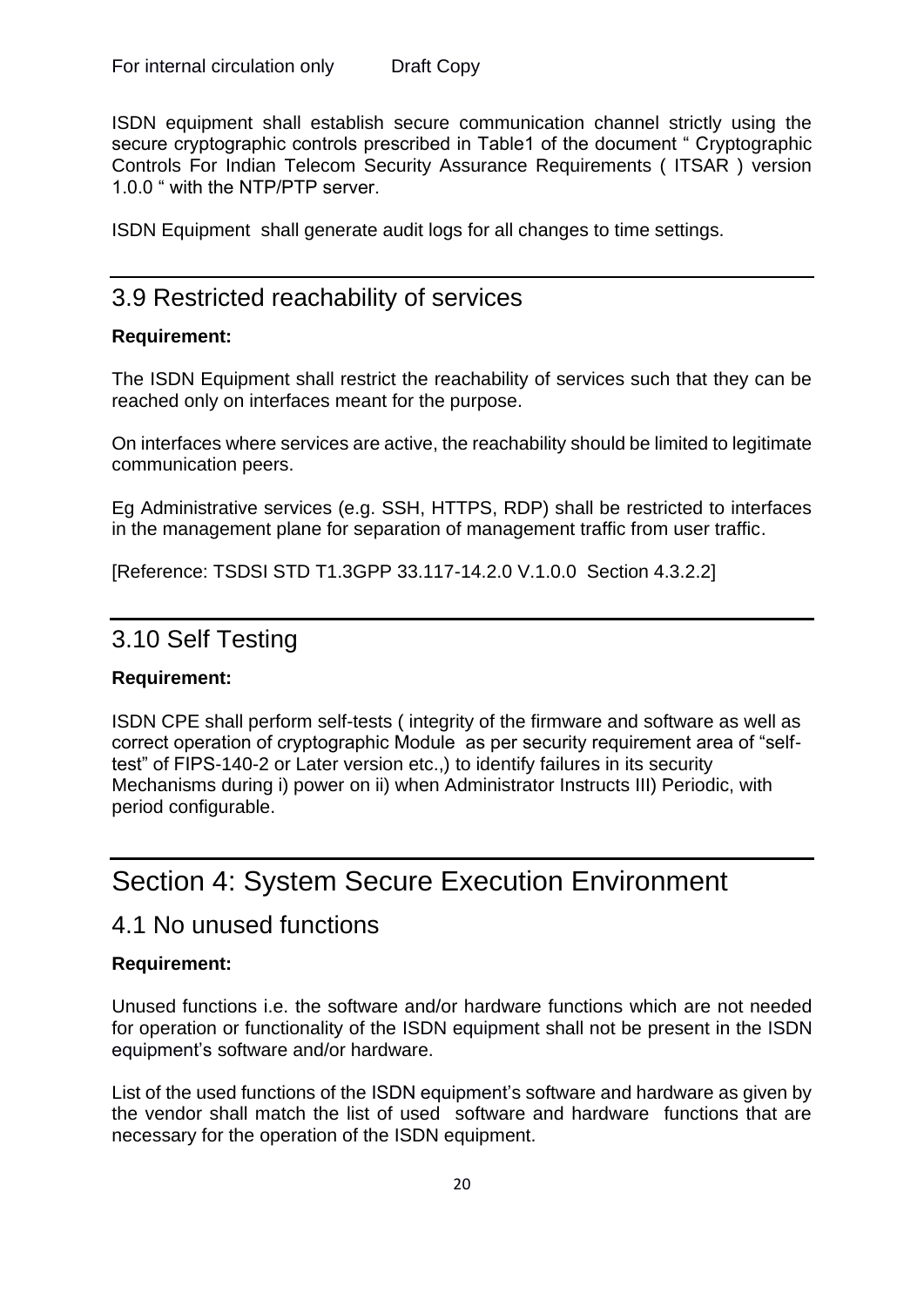<span id="page-21-0"></span>[Reference: TSDSI STD T1.3GPP 33.117-14.2.0 V.1.0.0. Section 4.3.2.4]

### 4.2 No unsupported components

#### **Requirement:**

Vendor to ensure that the ISDN equipment shall not contain software and/or hardware components that are no longer supported by vendor or its third parties including the open-source communities, such as components that have reached end-of-life or endof-support.

<span id="page-21-1"></span>[Reference: TSDSI STD T1.3GPP 33.117-14.2.0 V.1.0.0. Section 4.3.2.5]

## 4.3 Avoidance of Unspecified Wireless Access

#### **Requirement:**

ISDN CPE shall not contain any wireless access mechanism which is unspecified or not declared.

An undertaking shall be given by the vendor as follows:

"The ISDN CPE does not contain any wireless, optical, magnetic or any other component that may be used as a covert channel"

[Reference: TSDSI STD T1.3GPP 33.117-14.2.0 V.1.0.0 . Section 4.2.3.4.6.1]

## <span id="page-21-2"></span>Section 5: User Audit

## <span id="page-21-3"></span>5.1 Audit trail storage and protection

#### **Requirement:**

The security event log shall be access controlled using file access rights such that only privilege users including the administrator have access to read the log files. The rights to delete or modify the log files are to be restricted.

[Reference: TSDSI STD T1.3GPP 33.117-14.2.0. V.1.0.0 section 4.2.3.6.3]

## <span id="page-21-4"></span>5.2 Audit Event Generation

#### **Requirement:**

The ISDN equipment shall log all important security events with unique System Reference details as given in the Table below.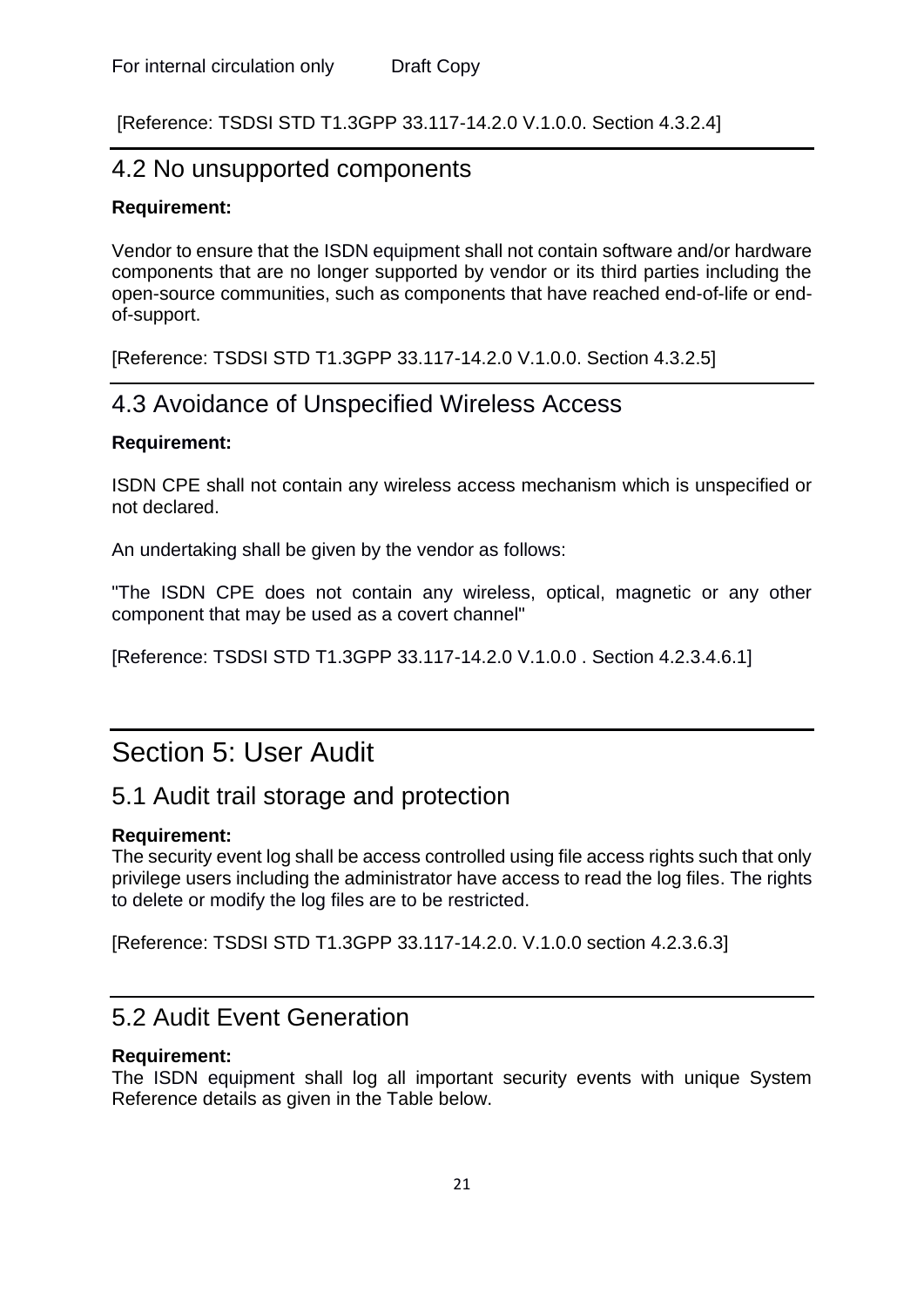ISDN equipment shall record within each audit record at least information pertaining to date and time of the event, type of event, subject identity, and the outcome (success or failure) of the event. Additional audit record information, depending on the audit event, shall also be provided as given in the Table below:

| <b>Event Types (Mandatory</b><br>or optional) | <b>Description</b>                                                                                                   | Event data to be logged                                                                    |
|-----------------------------------------------|----------------------------------------------------------------------------------------------------------------------|--------------------------------------------------------------------------------------------|
|                                               |                                                                                                                      | • Username,                                                                                |
| Incorrect login attempts                      | Records any user incorrect                                                                                           | • Source (IP address) if remote<br>access                                                  |
| (Mandatory)                                   | login attempts to the DUT                                                                                            | Outcome of event (Success or<br>failure)                                                   |
|                                               |                                                                                                                      | • Timestamp                                                                                |
|                                               |                                                                                                                      | • Username,                                                                                |
|                                               |                                                                                                                      | · Timestamp,                                                                               |
| Administrator access                          | Records any access                                                                                                   | • Length of session,                                                                       |
| (Mandatory)                                   | attempts to accounts that<br>have system privileges.                                                                 | Outcome of event (Success or<br>failure)                                                   |
|                                               |                                                                                                                      | • Source (IP address) if remote<br>access                                                  |
|                                               |                                                                                                                      | • Administrator username,                                                                  |
|                                               |                                                                                                                      | • Administered account,                                                                    |
| <b>Account administration</b><br>(Mandatory)  | Records all account<br>administration activity, i.e.<br>configure, delete, enable,                                   | • Activity performed (configure,<br>delete, enable and disable)                            |
|                                               | and disable.                                                                                                         | Outcome of event (Success or<br>failure)                                                   |
|                                               |                                                                                                                      | • Timestamp                                                                                |
| Resource Usage<br>(Mandatory)                 |                                                                                                                      | · Value exceeded,                                                                          |
|                                               | Records events that have                                                                                             | • Value reached                                                                            |
|                                               | been triggered when system<br>parameter values such as<br>disk space, CPU load over a<br>longer period have exceeded | Here suitable threshold values<br>shall be defined depending on<br>the individual system.) |
|                                               | their defined thresholds.                                                                                            | Outcome of event (Success or<br>failure)                                                   |
|                                               |                                                                                                                      | • Timestamp                                                                                |
|                                               |                                                                                                                      | • Change made                                                                              |
| Configuration change<br>(Mandatory)           | Changes to configuration of                                                                                          | * Timestamp                                                                                |
|                                               | the network device                                                                                                   | Outcome of event (Success or<br>failure)                                                   |
|                                               |                                                                                                                      | • Username                                                                                 |
| Reboot/shutdown/crash<br>(Mandatory)          | This event records any<br>action on the network device                                                               | • Action performed (reboot,<br>shutdown, etc.)                                             |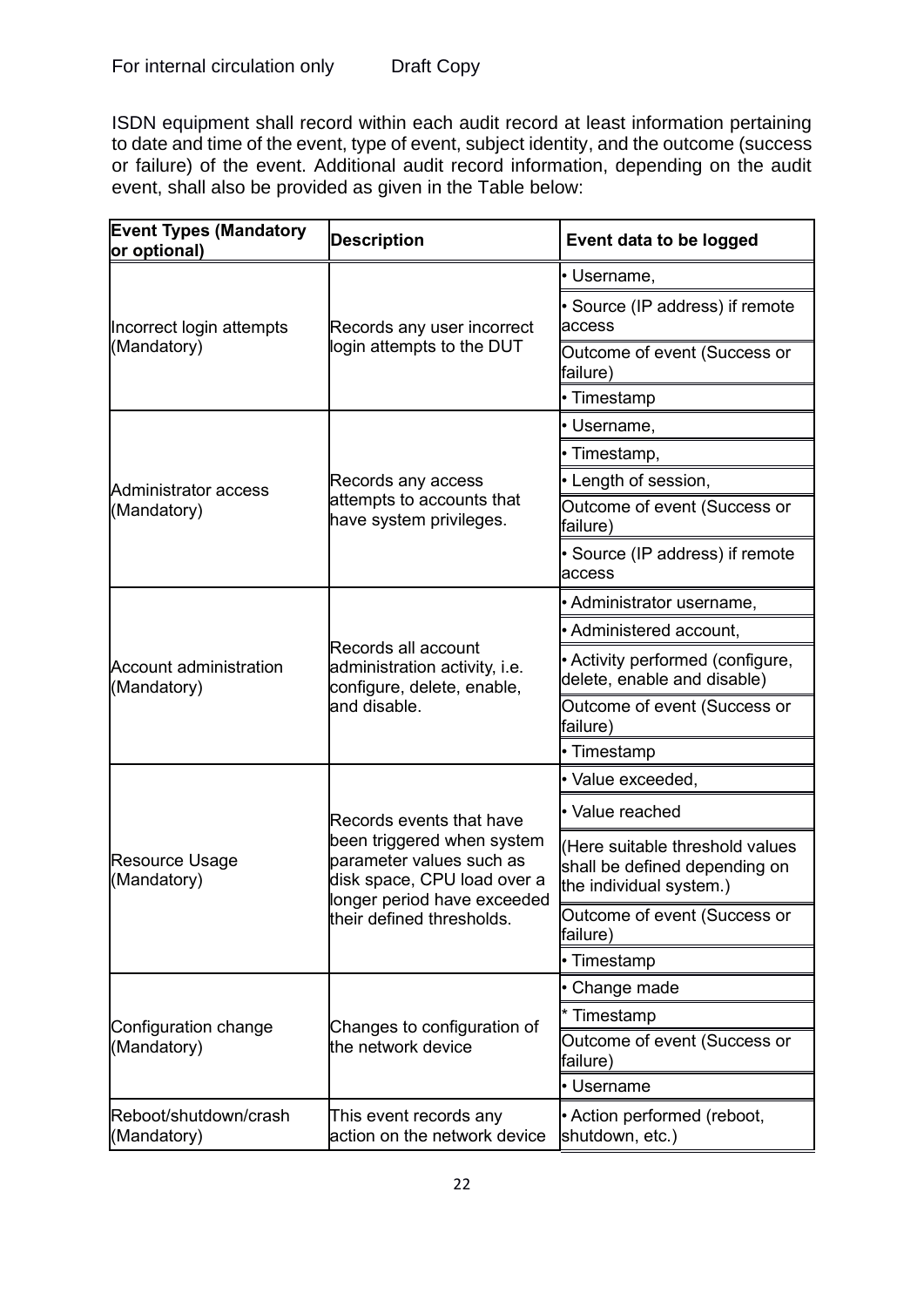|  | Dialt Copy |  |
|--|------------|--|
|  |            |  |
|  |            |  |

|                                           | that forces a reboot or<br>shutdown OR where the     | • Username (for intentional<br>actions)                         |
|-------------------------------------------|------------------------------------------------------|-----------------------------------------------------------------|
|                                           | network device has crashed.                          | Outcome of event (Success or<br>failure)                        |
|                                           |                                                      | • Timestamp                                                     |
|                                           |                                                      | • Interface name and type                                       |
| Interface status change                   | Change to the status of<br>interfaces on the network | • Status (shutdown, missing<br>link, etc.)                      |
| (Mandatory)                               | device (e.g. shutdown)                               | Outcome of event (Success or<br>failure)                        |
|                                           |                                                      | • Timestamp                                                     |
|                                           |                                                      | • Administrator username,                                       |
|                                           |                                                      | • Administered account,                                         |
| Change of group<br>membership or accounts | Any change of group<br>membership for accounts       | • Activity performed (group<br>added or removed)                |
| (Optional)                                |                                                      | Outcome of event (Success or<br>failure)                        |
|                                           |                                                      | • Timestamp.                                                    |
|                                           |                                                      | • Administrator username,                                       |
|                                           |                                                      | · Administered account,                                         |
| <b>Resetting Passwords</b><br>(Optional)  | Resetting of user account<br>passwords by the        | • Activity performed (configure,<br>delete, enable and disable) |
|                                           | Administrator                                        | Outcome of event (Success or<br>failure)                        |
|                                           |                                                      | • Timestamp                                                     |
|                                           |                                                      | Service identity                                                |
| Services (Optional)                       | Starting and Stopping of                             | Activity performed (start, stop,<br>etc.)                       |
|                                           | Services (if applicable)                             | Timestamp                                                       |
|                                           |                                                      | Outcome of event (Success or<br>failure)                        |
|                                           |                                                      | user identity                                                   |
| User login (Mandatory)                    | All use of identification and                        | origin of attempt (e.g. IP<br>address)                          |
|                                           | authentication mechanism                             | Timestamp                                                       |
|                                           |                                                      | outcome of event (Success or<br>failure)                        |
|                                           |                                                      | Timestamp                                                       |
| X.509 Certificate Validation              | Unsuccessful attempt to                              | Reason for failure                                              |
| (Optional)                                | validate a certificate                               | Subject identity                                                |
|                                           |                                                      | Type of event                                                   |
| Secure Update (Optional)                  |                                                      | user identity                                                   |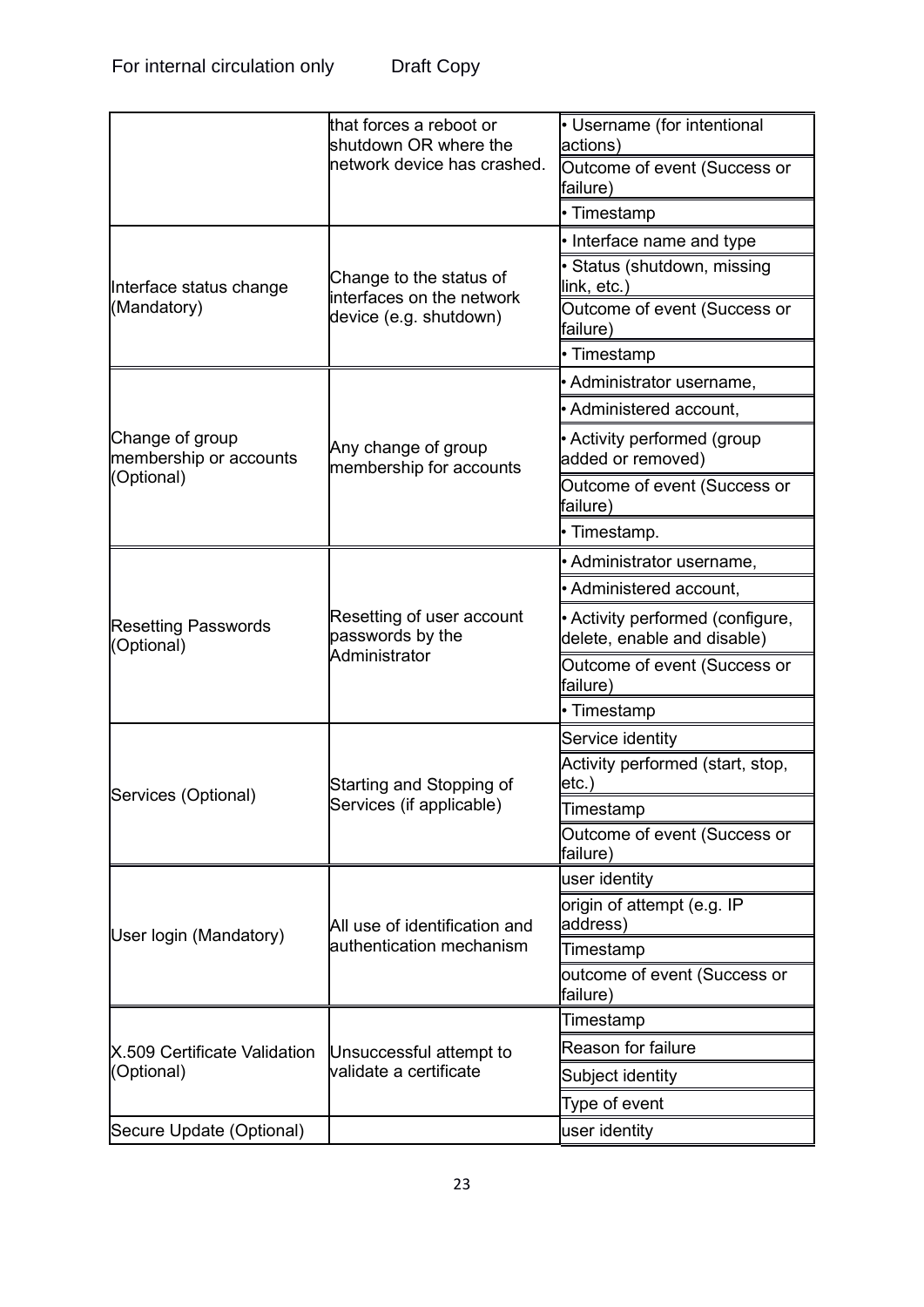|                                                           |                                                                                                        | Timestamp                                                          |
|-----------------------------------------------------------|--------------------------------------------------------------------------------------------------------|--------------------------------------------------------------------|
|                                                           | attempt to initiate manual<br>update, initiation of update,<br>completion of update                    | Outcome of event (Success or<br>failure)                           |
|                                                           |                                                                                                        | Activity performed                                                 |
|                                                           |                                                                                                        | old value of time                                                  |
|                                                           |                                                                                                        | new value of time                                                  |
|                                                           |                                                                                                        | Timestamp                                                          |
| Time change<br>(Mandatory)                                | Change in time settings                                                                                | origin of attempt to change time<br>(e.g. IP address)              |
|                                                           |                                                                                                        | Subject identity                                                   |
|                                                           |                                                                                                        | outcome of event (Success or<br>failure)                           |
|                                                           |                                                                                                        | user identity                                                      |
|                                                           | Any attempts at unlocking of                                                                           | user identity (wherever<br>applicable)                             |
|                                                           | an interactive session,                                                                                | Timestamp                                                          |
| Session unlocking/<br>termination (Optional)              | Termination of a remote<br>session by the session                                                      | Outcome of event (Success or<br>failure)                           |
|                                                           | locking mechanism,<br>Termination of an                                                                | Subject identity                                                   |
|                                                           | interactive session<br>Initiation, Termination and<br>Failure of trusted<br><b>Communication paths</b> | <b>Activity performed</b>                                          |
|                                                           |                                                                                                        | Type of event                                                      |
|                                                           |                                                                                                        | Timestamp                                                          |
| <b>Trusted Communication</b>                              |                                                                                                        | Initiator identity (as applicable)                                 |
| paths (with IT entities such<br>as Authentication Server, |                                                                                                        | Target identity (as applicable)                                    |
| Audit Server, NTP Server,<br>etc. and for authorised      |                                                                                                        | User identity (in case of Remote<br>administrator access)          |
| remote administrators)                                    |                                                                                                        | Type of event                                                      |
| (Optional)                                                |                                                                                                        | Outcome of event (Success or<br>failure, as applicable)            |
|                                                           |                                                                                                        | Timestamp                                                          |
| Audit data changes<br>(Optional)                          | Changes to audit data                                                                                  | Type of event (audit data<br>deletion, audit data<br>modification) |
|                                                           |                                                                                                        | Outcome of event (Success or<br>failure, as applicable)            |
|                                                           | including deletion of audit<br>data                                                                    | Subject identity                                                   |
|                                                           |                                                                                                        | user identity                                                      |
|                                                           |                                                                                                        | origin of attempt to change time<br>(e.g. IP address)              |
|                                                           |                                                                                                        | Details of data deleted or<br>modified                             |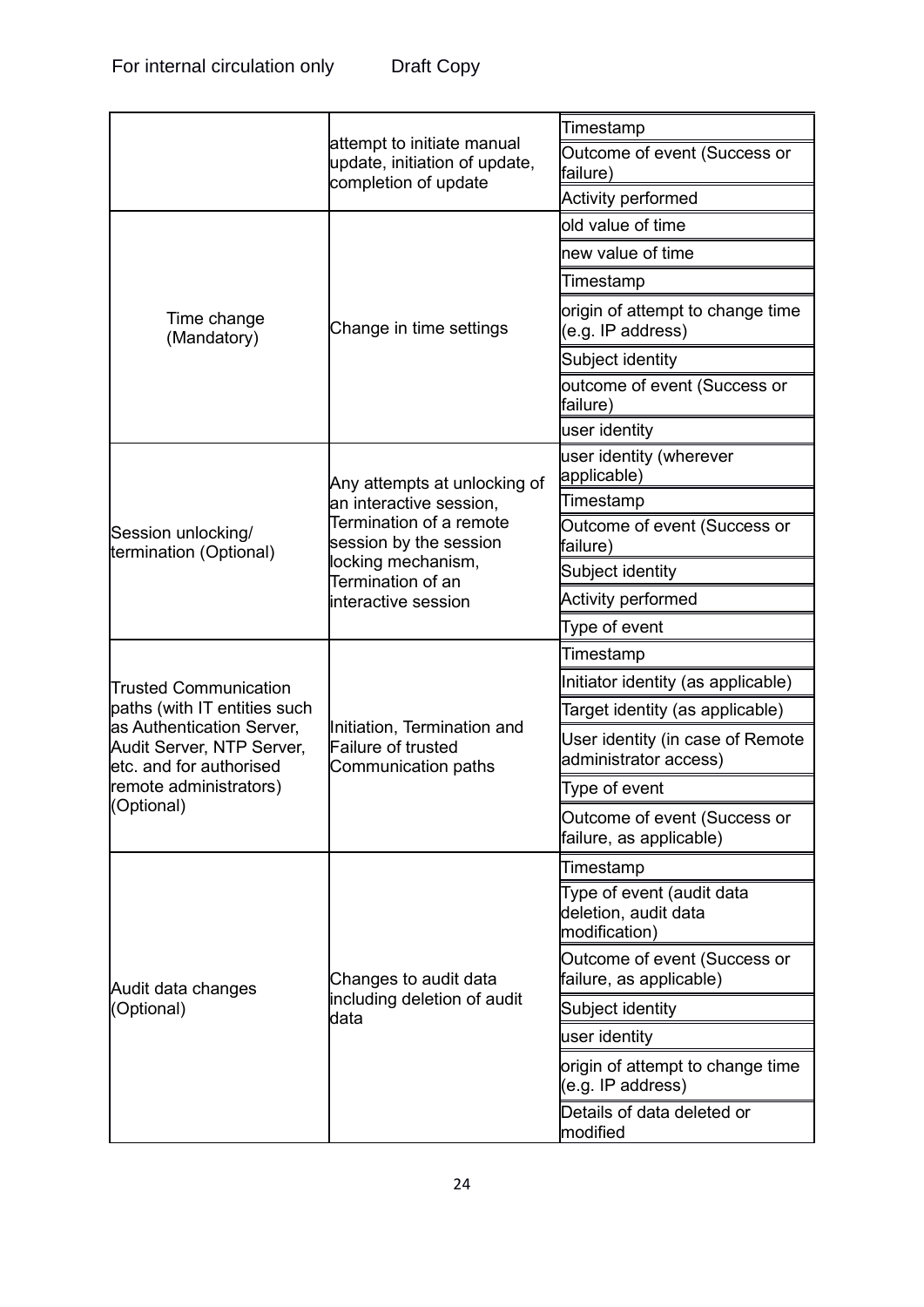[Reference: 1) TSDSI STD T1.3GPP 33.117-14.2.0 V.1.0.0.Section 4.2.3.6.1; 2) TSDSI STD T1.3GPP 33.117-14.2.0 V.1.0.0.Section 4.2.3.2.5]

## <span id="page-25-0"></span>5.3 Secure Log Export

#### **Requirement:**

- I. The ISDN equipment shall support forward of security event logging data to an external system by push or pull mechanism.
- II. Log functions should support secure uploading of log files to a central location or to a system external in a real-time for the ISDN equipment.
- III. ISDN equipment shall be able to store generated audit data itself, may be with limitations.
- IV. ISDN equipment shall alert administrator when its security log buffer reaches configured threshold limit.
- V. In the absence of external system (due to loss of connectivity or due to node failure or due to any other reasons), ISDN equipment shall have mechanism to store audit data locally. It shall have sufficient memory (minimum 100 MB) allocated for this purpose. vendor to submit justification document for sufficiency of local storage requirement.
- VI. Secure Log export shall comply the secure cryptographic controls prescribed in Table1 of the document "Cryptographic Controls For Indian Telecom Security Assurance Requirements (ITSAR) version 1.0.0" only.

[Reference: TSDSI STD T1.3GPP 33.117-14.2.0 V.1.0.0. Section 4.2.3.6.2]

## <span id="page-25-1"></span>Section 6: Data Protection

## <span id="page-25-2"></span>6.1 Cryptographic Based Secure Communication with connecting entities

#### **Requirements:**

ISDN equipment shall Communicate with the connected entities strictly using the secure cryptographic controls prescribed in Table1 of the document "Cryptographic Controls For Indian Telecom Security Assurance Requirements (ITSAR) version 1.0.0".

## <span id="page-25-3"></span>6.2 Cryptographic Module Security Assurance

An undertaking is to be submitted by the vendor mentioning that "Cryptographic module embedded inside the ISDN CPE (in the form of hardware, software or firmware)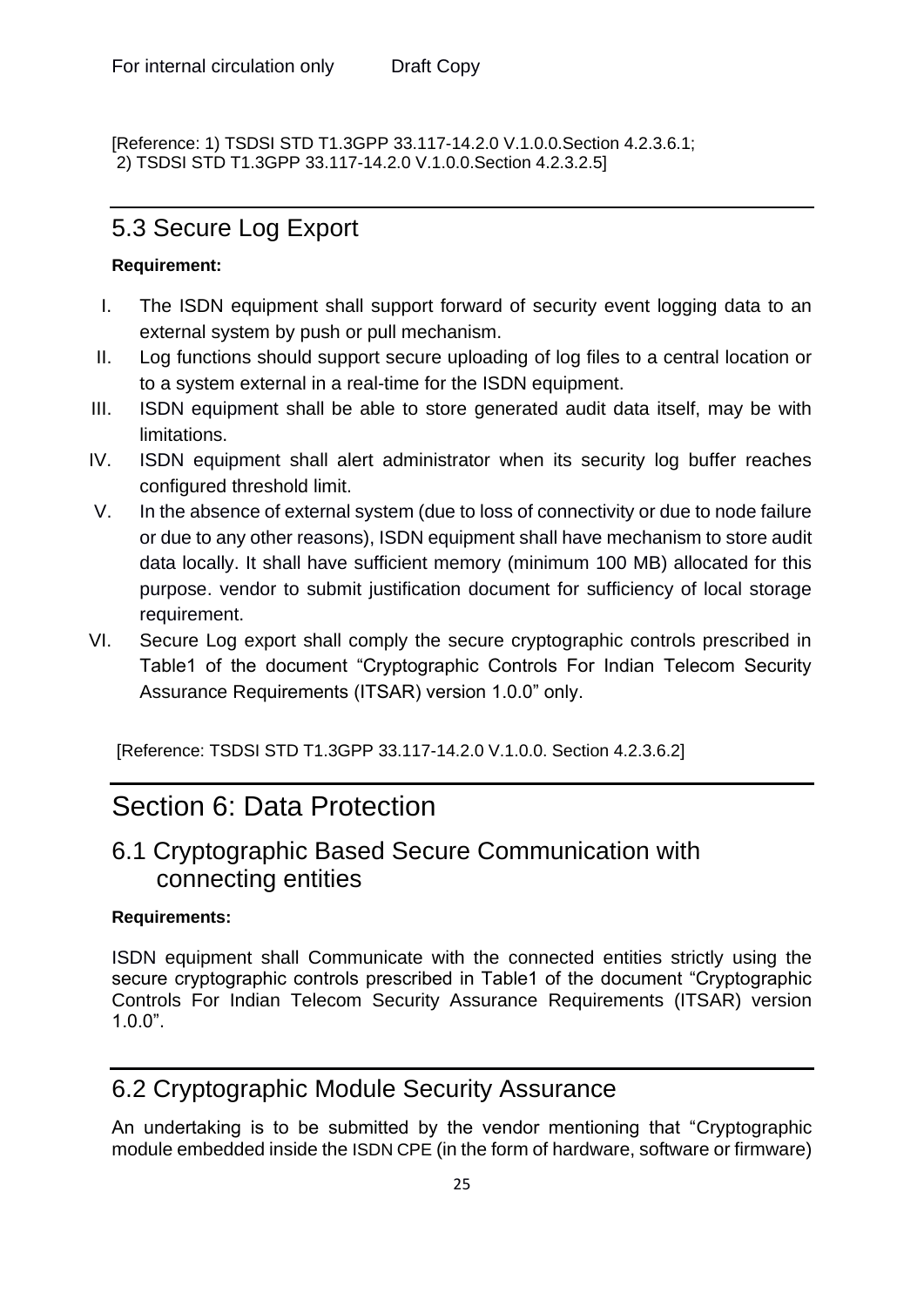that provides all the necessary security services such as authentication, integrity and confidentiality is designed and implemented in compliance with FIPS 140-2 or later as prescribed by NIST standards."

Vendor shall submit cryptographic algorithm implementation testing document and the test results (to designated TSTL) for scrutiny.

## <span id="page-26-0"></span>6.3 Cryptographic Algorithms implementation Security Assurance

An undertaking is to be submitted by the vendor mentioning that "Cryptographic algorithms embedded in the crypto module of ISDN CPE shall be implemented in compliance with respective FIPS standards (for the specific crypto algorithm)."

Vendor shall submit cryptographic algorithm implementation testing document and the detailed self / Lab test report along with test results for scrutiny.

## <span id="page-26-1"></span>6.4 Protecting data and information – Confidential System Internal Data

#### **Requirement:**

When ISDN equipment is in normal operational mode (i.e., not in maintenance mode) there shall be no system function that reveals confidential system internal data in the clear to users and administrators.

Access to maintenance mode shall be restricted only to authorised privileged user.

<span id="page-26-2"></span>[Reference: TSDSI STD T1.3GPP 33.117-14.2.0 V.1.0.0. Section 4.2.3.2.2.]

## 6.5 Protecting data and information in storage

#### **Requirement:**

For Sensitive data in storage (persistent or temporary), read access rights shall be restricted. Files of ISDN equipment system that are needed for the functionality shall be protected against manipulation.

In addition, the following rules apply for:

(i) Systems that need access to identification and authentication data in the clear/readable form e.g. in order to perform an activity/operation, such systems shall not store this data in the clear/readable form, but scramble or encrypt it by implementation-specific means, strictly using the cryptographic controls prescribed in Table1 of the document "Cryptographic Controls For Indian Telecom Security Assurance Requirements (ITSAR) version 1.0.0"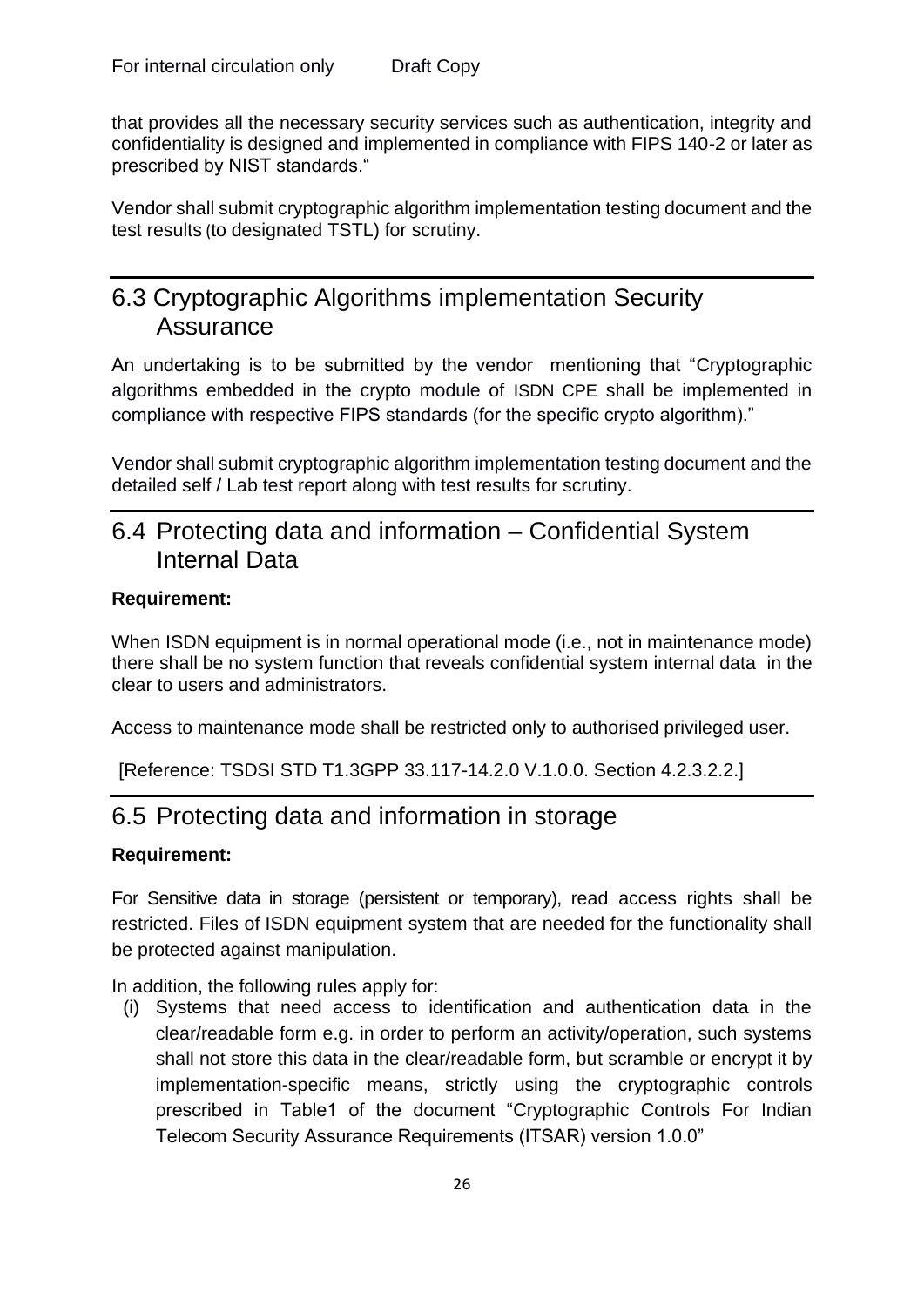- (ii) Systems that do not need access to sensitive data in the clear. Such systems shall hash this sensitive data strictly using the cryptographic controls prescribed in Table1 of the document "Cryptographic Controls For Indian Telecom Security Assurance Requirements (ITSAR) version 1.0.0".
- (iii) Stored files: Files having sensitive data shall be protected against manipulation strictly using checksum or cryptographic methods as defined in NCCS approved Secure cryptographic controls prescribed in Table1 of the document "Cryptographic Controls For Indian Telecom Security Assurance Requirements (ITSAR) version 1.0.0" only.

**Sensitive data:** data that may be used for authentication or may help to identify the user, such as user names, passwords, PINs, cryptographic keys, IMSIs, IMEIs, MSISDNs, or IP addresses of the UE, as well as files of a system that are needed for the functionality such as firmware images, patches, drivers or kernel modules.

[Reference: 1) TSDSI STD T1.3GPP 33.117-14.2.0 V.1.0.0 Section 4.2.3.2.3 ]

## <span id="page-27-0"></span>6.6 Protection against Copy of Data

#### **Requirement:**

Without authentication, ISDN equipment shall not create a copy of data in use and data in transit.

Protective measures shall exist against use of available system functions/software residing in ISDN equipment to create copy of data for illegal transmission. The software functions, components in the ISDN equipment for creation of data copy are to be disabled or sufficiently secured to prevent illegal copy of data.

# <span id="page-27-1"></span>Section 7: Network Services

## <span id="page-27-2"></span>7.1 Traffic Filtering – Network Level

#### **Requirement:**

ISDN Equipment shall provide a mechanism to filter incoming IP packets on any IP interface.

In particular the Network product shall provide a mechanism:

(i) To filter incoming IP packets on any IP interface at Network Layer and Transport Layer of the stack ISO/OSI.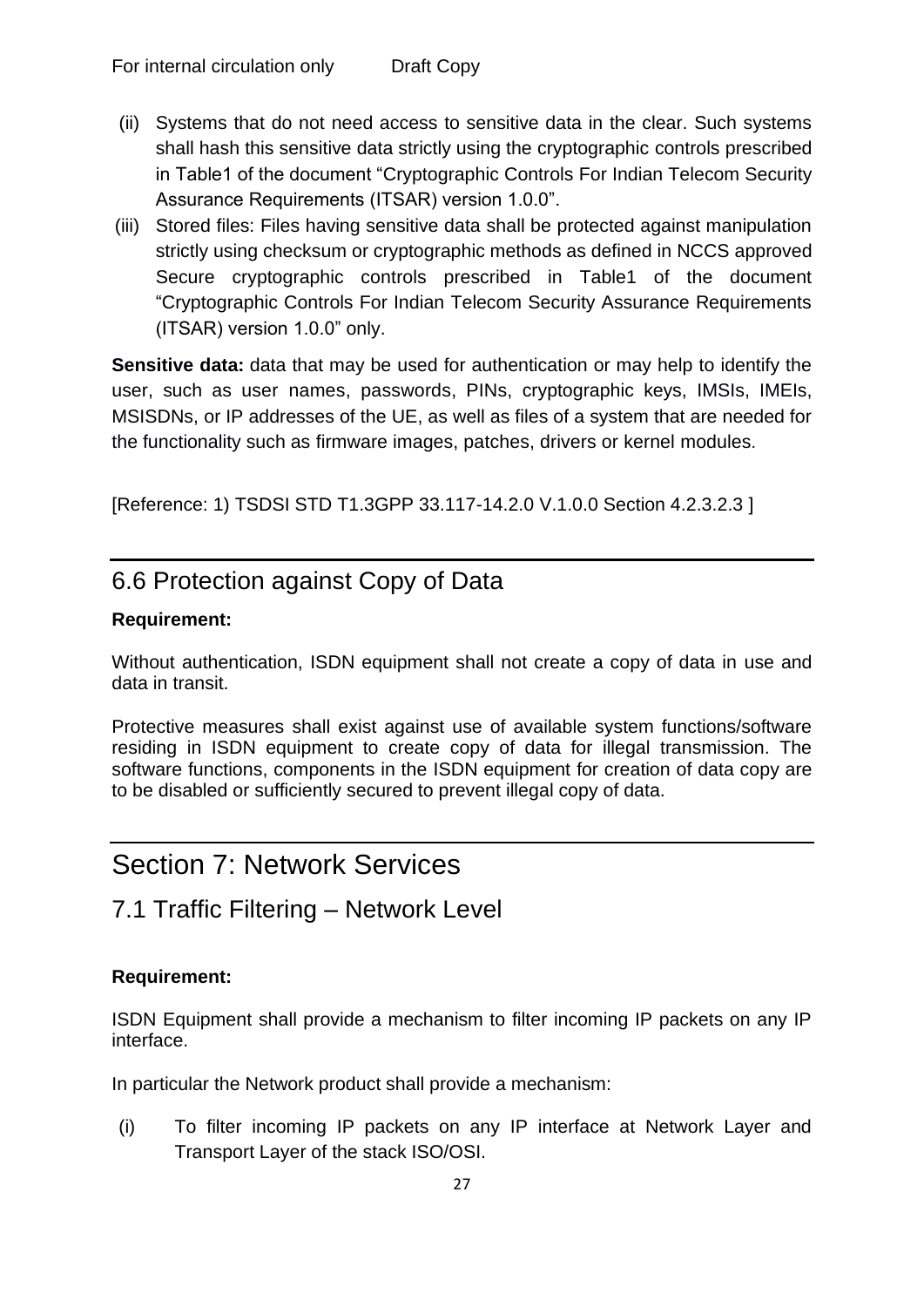- (ii) To allow specified actions to be taken when a filter rule matches. In particular at least the following actions should be supported:
	- Discard/Drop: the matching message is discarded, no subsequent rules are applied and no answer is sent back.
	- − Accept: the matching message is accepted.
	- − Account: the matching message is accounted for i.e. a counter for the rule is incremented. This action can be combined with the previous ones. This feature is useful to monitor traffic before its blocking.
- (iii) To enable/disable for each rule the logging for Dropped packets, i.e. details on messages matching the rule for troubleshooting.
- (iv) To filter on the basis of the value(s) of any portion of the protocol header.
- (v) To reset the accounting.

(vi) The ISDN CPE shall provide a mechanism to disable/enable each defined rule.

[Reference: TSDSI STD T1.3GPP 33.117-14.2.0 V.1.0.0. section 4.2.6.2.1]

## <span id="page-28-0"></span>7.2 Traffic Separation

#### **Requirement:**

ISDN Equipment shall support physical and/or logical separation of Operation & Maintenance traffic and control plane traffic. See RFC 3871 [3] for further information

[Reference: TSDSI STD T1.3GPP 33.117-14.2.0 V.1.0.0. section 4.3.5.1].

## <span id="page-28-1"></span>7.3 Traffic Protection – Anti-Spoofing

#### **Requirement:**

Systems shall not process IP packets if their source address is not reachable via the incoming interface. Implementation example: Use of "Reverse Path Filter" (RPF) provides this function.

<span id="page-28-2"></span>[Reference: TSDSI STD T1.3GPP 33.117-14.2.0 V.1.0.0. section 4.3.3.1.1]

# Section 8: Attack Prevention Mechanisms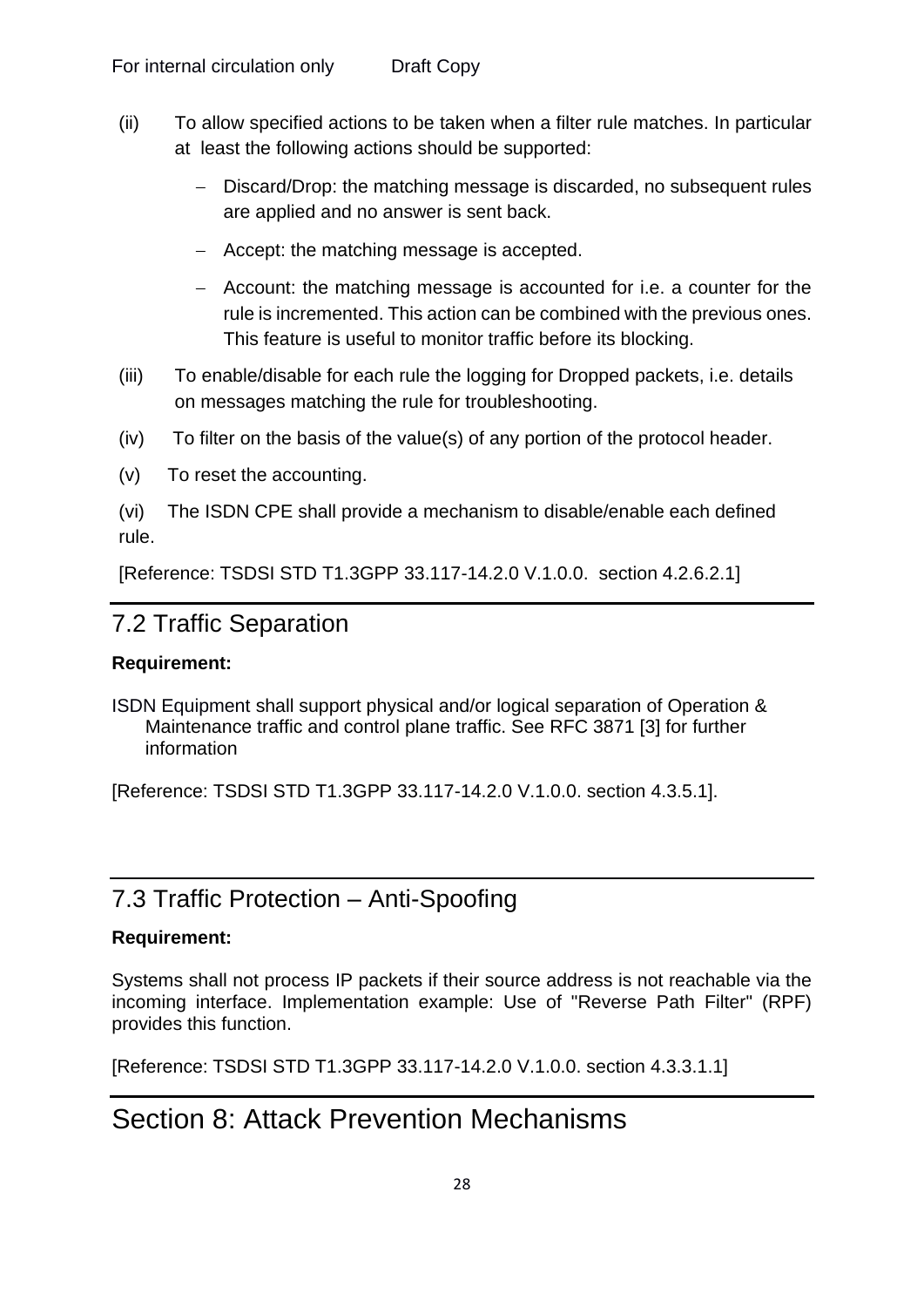## <span id="page-29-0"></span>8.1 Network Level and application level DDoS

#### **Requirement:**

ISDN equipment shall have protection mechanism against known network level and application level DDoS attacks.

ISDN equipment shall provide security measures to deal with overload situations which may occur as a result of a denial of service attack or during periods of increased traffic. In particular, partial or complete impairment of system availability shall be avoided.

Potential protective measures include, but not limited, to the following:

- Restricting of available RAM per application
- Restricting of maximum sessions for a Web application
- Defining the maximum size of a dataset
- Restricting CPU resources per process
- Prioritizing processes
- Limiting of amount or size of transactions of a user or from an IP address in a specific time range
- Limiting of amount or size of transactions to an IP address/port address in a specific time range

<span id="page-29-1"></span>[Reference: TSDSI STD T1.3GPP 33.117-14.2.0 V.1.0.0. section 4.2.3.3.1]

## 8.2 Excessive Overload Protection

#### **Requirement:**

ISDN equipment shall act in a predictable way if an overload situation cannot be prevented. ISDN equipment shall be built in this way that it can react on an overload situation in a controlled way.

However, it is possible that a situation happens where the security measures are no longer sufficient. In such case, it shall be ensured that ISDN equipment cannot reach an undefined and thus potentially insecure state. In an extreme case, a controlled system shutdown is preferable to uncontrolled failure of the security functions and thus loss of system protection.

[Reference: TSDSI STD T1.3GPP 33.117-14.2.0 V.1.0.0. section 4.2.3.3.3]

# <span id="page-29-2"></span>Section 9: Vulnerability Testing Requirements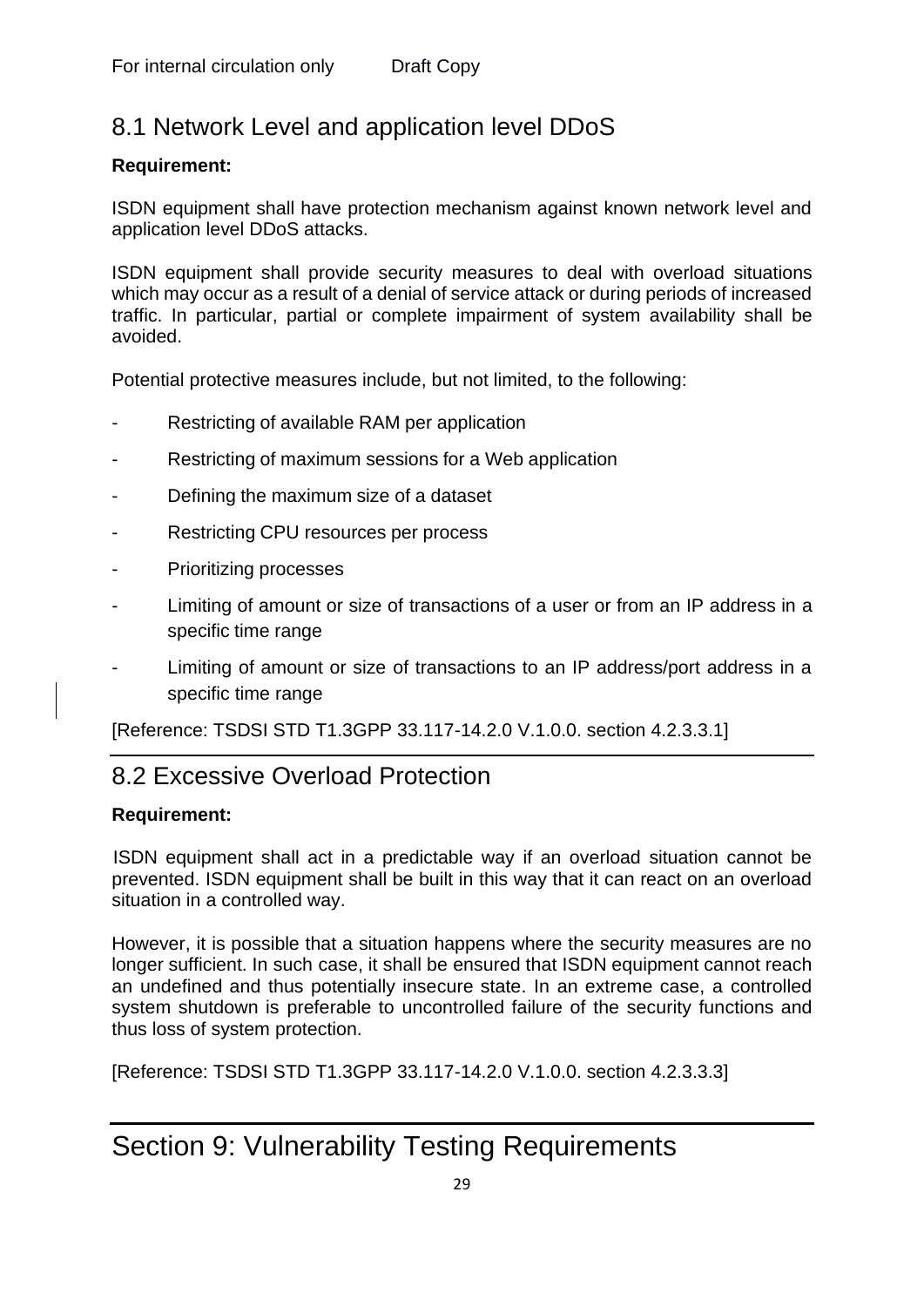## <span id="page-30-0"></span>9.1 Fuzzing – Network and Application Level

#### **Requirement:**

It shall be ensured that externally reachable services of ISDN equipment are reasonably robust when receiving unexpected input.

[Reference: TSDSI STD T1.3GPP 33.117-14.2.0 V.1.0.0. section 4.4.4]

## <span id="page-30-1"></span>9.2 Port Scanning

#### **Requirement:**

It shall be ensured that on all network interfaces of ISDN equipment, only documented ports on the transport layer respond to requests from outside the system.

[Reference: TSDSI STD T1.3GPP 33.117-14.2.0 V.1.0.0.section 4.4.2]

## <span id="page-30-2"></span>9.3 Vulnerability Scanning

#### **Requirement:**

It shall be ensured that no known vulnerabilities (as on date of offer of ISDN CPE to designated TSTL for testing) shall exist in the ISDN CPE.

[Reference: TSDSI STD T1.3GPP 33.117-14.2.0 V.1.0.0 section 4.4.3]

# <span id="page-30-3"></span>Section 10: Operating System

## <span id="page-30-4"></span>10.1 Growing Content Handling

#### **Requirements:**

Growing or dynamic content on ISDN equipment shall not influence system functions. A file system that reaches its maximum capacity shall lead to an event getting logged with appropriate message parameters and shall not stop ISDN equipment from operating properly. Therefore, countermeasures shall be taken to ensure that this scenario is avoided.

[Reference: TSDSI STD T1.3GPP 33.117-14.2.0 V.1.0.0. Section 4.2.4.1.1.1]

## <span id="page-30-5"></span>10.2 Handling of ICMP

#### **Requirement:**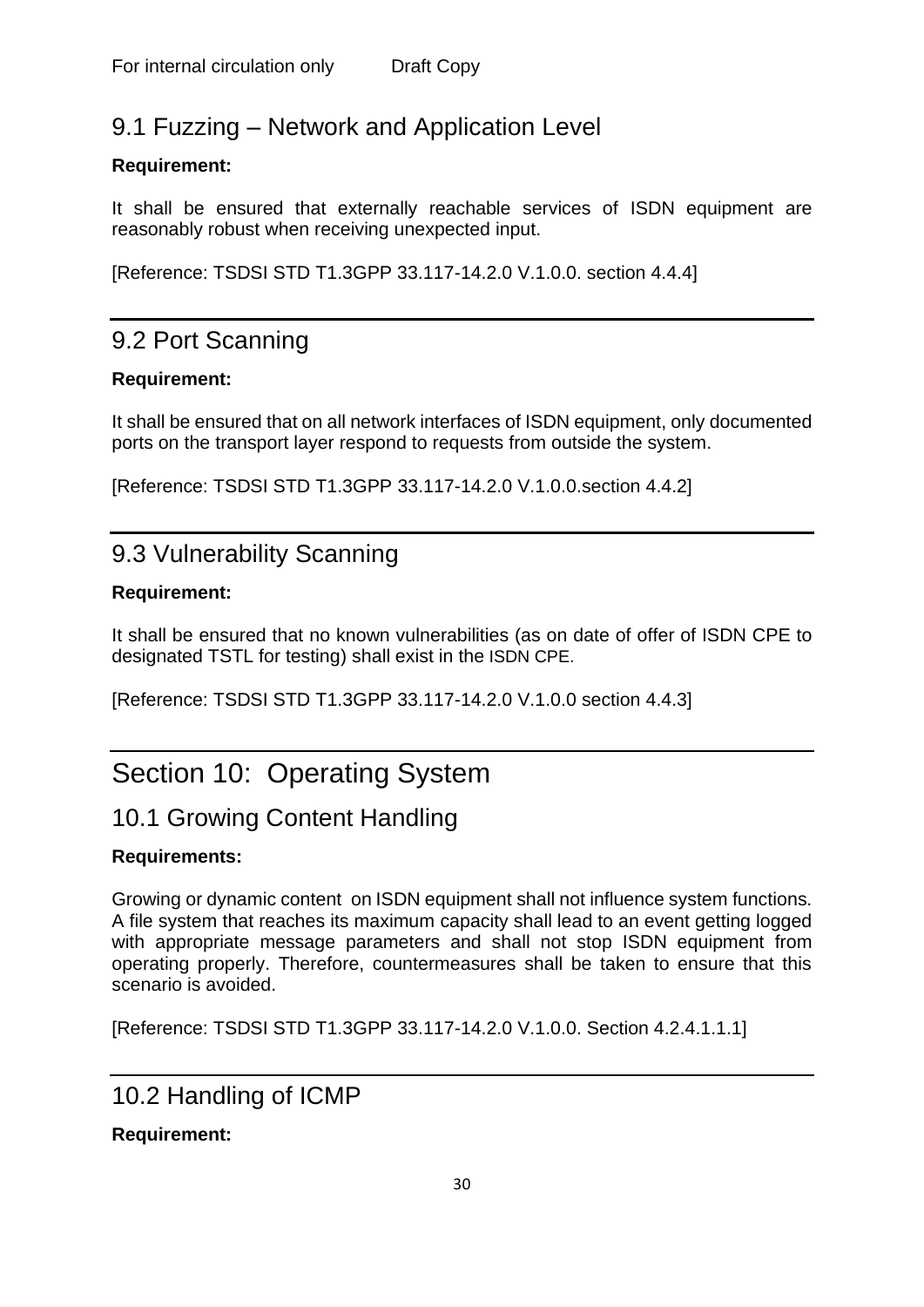Processing of ICMPv4 and ICMPv6 packets which are not required for ISDN equipment operation shall be disabled on the ISDN equipment.

ISDN equipment shall not send certain ICMP types by default but it may support the option to enable utilization of these types which are marked as "Optional" in below table :

| Type (IPv4) | Type (IPv6) | <b>Description</b>                | <b>Send</b>                                                | <b>Respond to</b> |
|-------------|-------------|-----------------------------------|------------------------------------------------------------|-------------------|
| 0           | 129         | Echo Reply                        | Optional (i.e. as<br>automatic reply to<br>"Echo Request") | N/A               |
| 3           |             | <b>Destination Unreachable</b>    | Permitted                                                  | N/A               |
| 8           | 128         | Echo Request                      | Permitted                                                  | Optional          |
| 11          | 3           | Time Exceeded                     | Optional                                                   | N/A               |
| 12          | 4           | <b>Parameter Problem</b>          | Permitted                                                  | N/A               |
| N/A         | っ           | Packet Too Big                    | Permitted                                                  | N/A               |
| N/A         | 135         | <b>Neighbour Solicitation</b>     | Permitted                                                  | Permitted         |
| N/A         | 136         | Neighbour Advertisement Permitted |                                                            | N/A               |

ISDN equipment shall not respond to, or process (i.e. do changes to configuration), under any circumstances certain ICMP message types as marked in below table.

|     | Type (IPv4) $Type (IPv6)$ | <b>Description</b>             | <b>Send</b>                                                                | <b>Respond to</b> | Process (i.e.<br>do changes to<br>configuration) |
|-----|---------------------------|--------------------------------|----------------------------------------------------------------------------|-------------------|--------------------------------------------------|
| 5   | 137                       | Redirect                       | N/A                                                                        | N/A               | Not Permitted                                    |
| 13  | N/A                       | Timestamp                      | N/A                                                                        | Not Permitted     | N/A                                              |
| 14  | N/A                       | Timestamp<br><b>Reply</b>      | <b>Not Permitted</b><br>(i.e. as<br>lautomatic<br>reply to<br>"Timestamp") | N/A               | N/A                                              |
| N/A | 133                       | Router<br>Solicitation         | N/A                                                                        | Not Permitted     | Not Permitted                                    |
| N/A | 134                       | <b>Router</b><br>Advertisement | N/A                                                                        | N/A               | Not Permitted                                    |

[Reference: TSDSI STD T1.3GPP 33.117-14.2.0 V.1.0.0. Section 4.2.4.1.1.2.]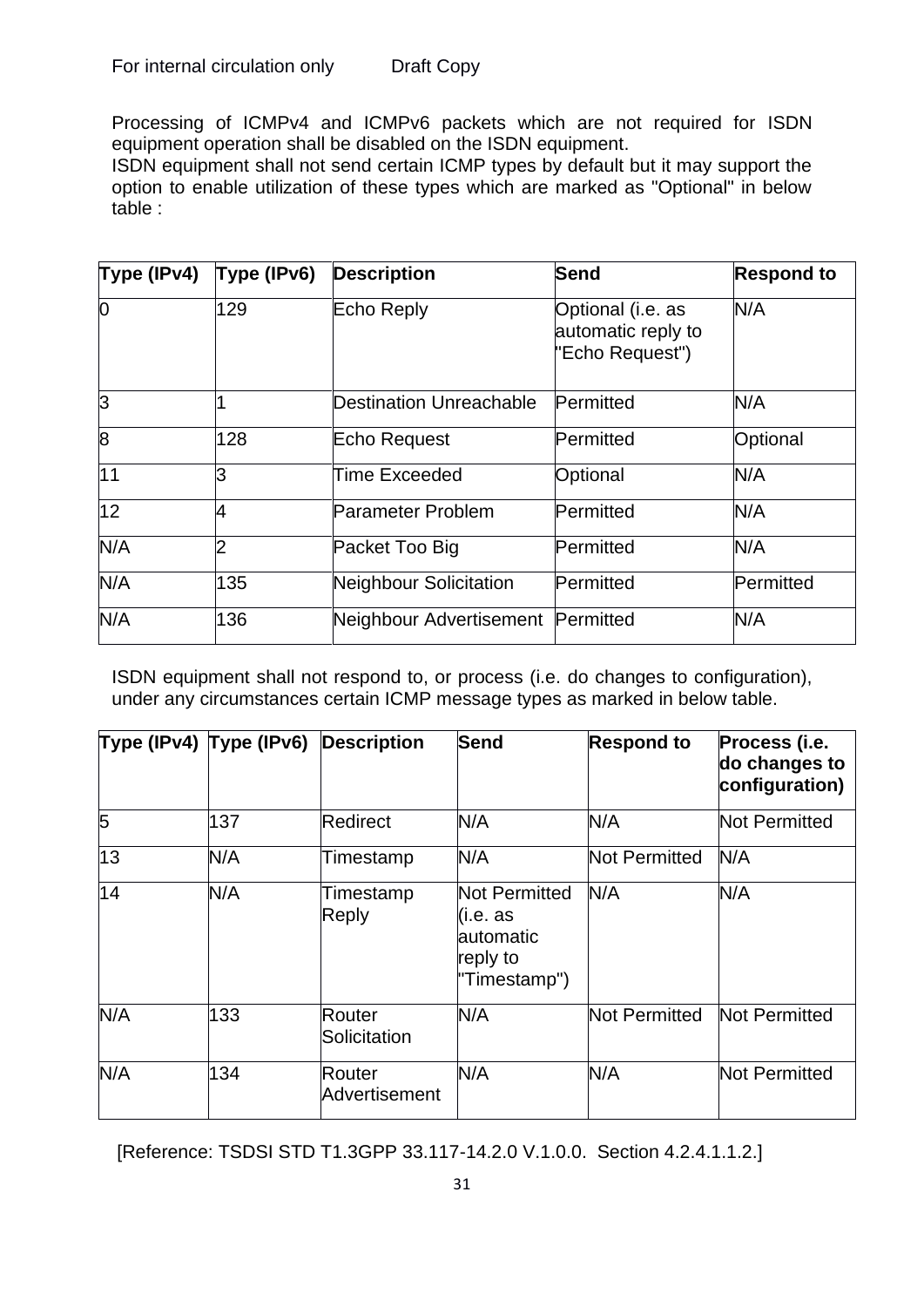## <span id="page-32-0"></span>10.3 Authenticated Privilege Escalation only

#### **Requirement:**

ISDN equipment shall not support a privilege escalation method in interactive sessions (both CLI and GUI) which allows a user to gain administrator/root privileges from another user account without re-authentication.

[Reference: TSDSI STD T1.3GPP 33.117-14.2.0 V.1.0.0. Section 4.2.4.1.2.1]

### <span id="page-32-1"></span>10.4 System account identification

#### **Requirement:**

Each system account in ISDN equipment shall have a unique identification with appropriate non-repudiation controls.

<span id="page-32-2"></span>[Reference: TSDSI STD T1.3GPP 33.117-14.2.0 V.1.0.0. Section 4.2.4.2.2]

### 10.5 OS Hardening

#### **Requirement:**

Appropriate OS hardening procedures including security measures required to ensure the kernel security and miniaturization etc. shall be implemented in ISDN equipment.

Kernel based network functions not needed for the operation of the ISDN equipment shall be deactivated.

[Reference: TSDSI STD T1.3GPP 33.117-14.2.0 V.1.0.0. Section 4.3.3.1.2

### <span id="page-32-3"></span>10.6 No automatic launch of removable media

#### **Requirement:**

ISDN equipment shall not automatically launch any application when removable media device is connected.

[Reference: TSDSI STD T1.3GPP 33.117-14.2.0 V.1.0.0. Section 4.3.3.1.3]

## <span id="page-32-4"></span>10.7 Protection from buffer overflows

#### **Requirement:**

ISDN CPE shall support mechanisms for buffer overflow protection. Documentation which describes these buffer overflow mechanisms and also how to check that they have been enabled and/or implemented shall be provided by the vendor.

[Reference: TSDSI STD T1.3GPP 33.117-14.2.0 V.1.0.0. Section 4.3.3.1.5]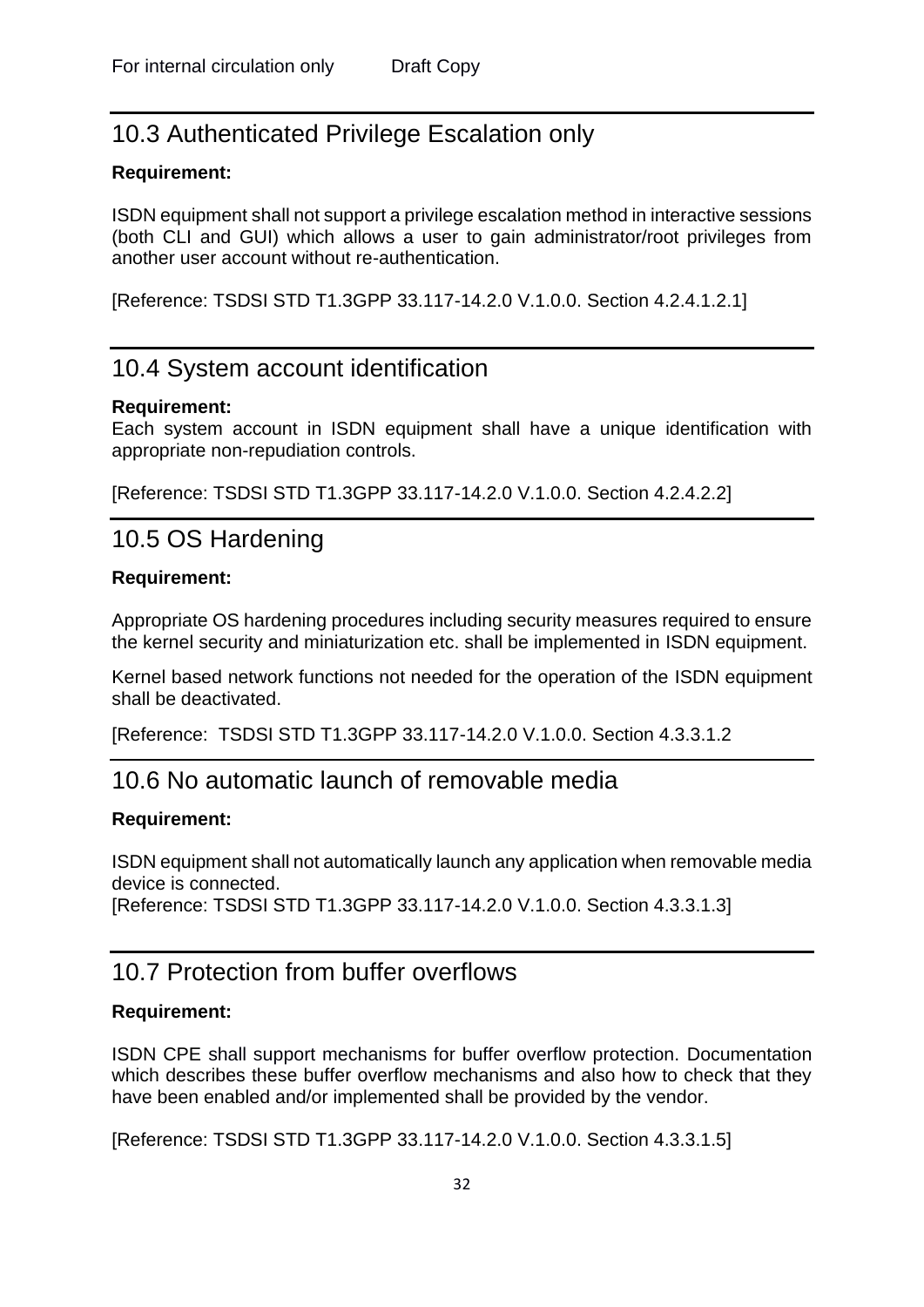## <span id="page-33-0"></span>10.8 External file system mount restrictions

#### **Requirement:**

If normal users are allowed to mount external file systems (attached locally or via the network), OS-level restrictions shall be set properly in ISDN equipment in order to prevent privilege escalation or extended access permissions due to the contents of the mounted file systems.

OS-level restrictions shall apply to normal users against mount / use of removable media devices (e.g. USB drive, CD ROM etc.) for data transfer.

<span id="page-33-1"></span>[Reference: TSDSI STD T1.3GPP 33.117-14.2.0 V.1.0.0. Section 4.3.3.1.6]

### 10.9 File-system Authorization privileges

#### **Requirement:**

ISDN equipment shall be designed to ensure that only users that are authorized to modify files, data, directories or file systems have the necessary privileges to do so.

<span id="page-33-2"></span>[Reference: TSDSI STD T1.3GPP 33.117-14.2.0 V.1.0.0. Section 4.3.2.7]

### 10.10 Restrictions on running Scripts / Batch-processes

#### **Requirement:**

ISDN CPE shall have feature to restrict Scripts / Batch-processes / Macros usage among various users. It shall be administratively configurable to permit or deny the use. E.g. It is possible to administratively configure Cron-Job / Cron-Tab usage (permit / deny) among various users like Normal users, privileged users.

### <span id="page-33-3"></span>10.11 Restrictions on Soft-Restart

#### **Requirement**

ISDN CPE shall restrict software-based system restart options usage among various users. Only admin users to have functionality of soft restart. The software reset / restart either through command or use of key-combinations like CTRL+ALT+DEL is not available to normal users for prevention of unintended / malicious trigger of system reset / restart.

## <span id="page-33-4"></span>Section 11: Web Servers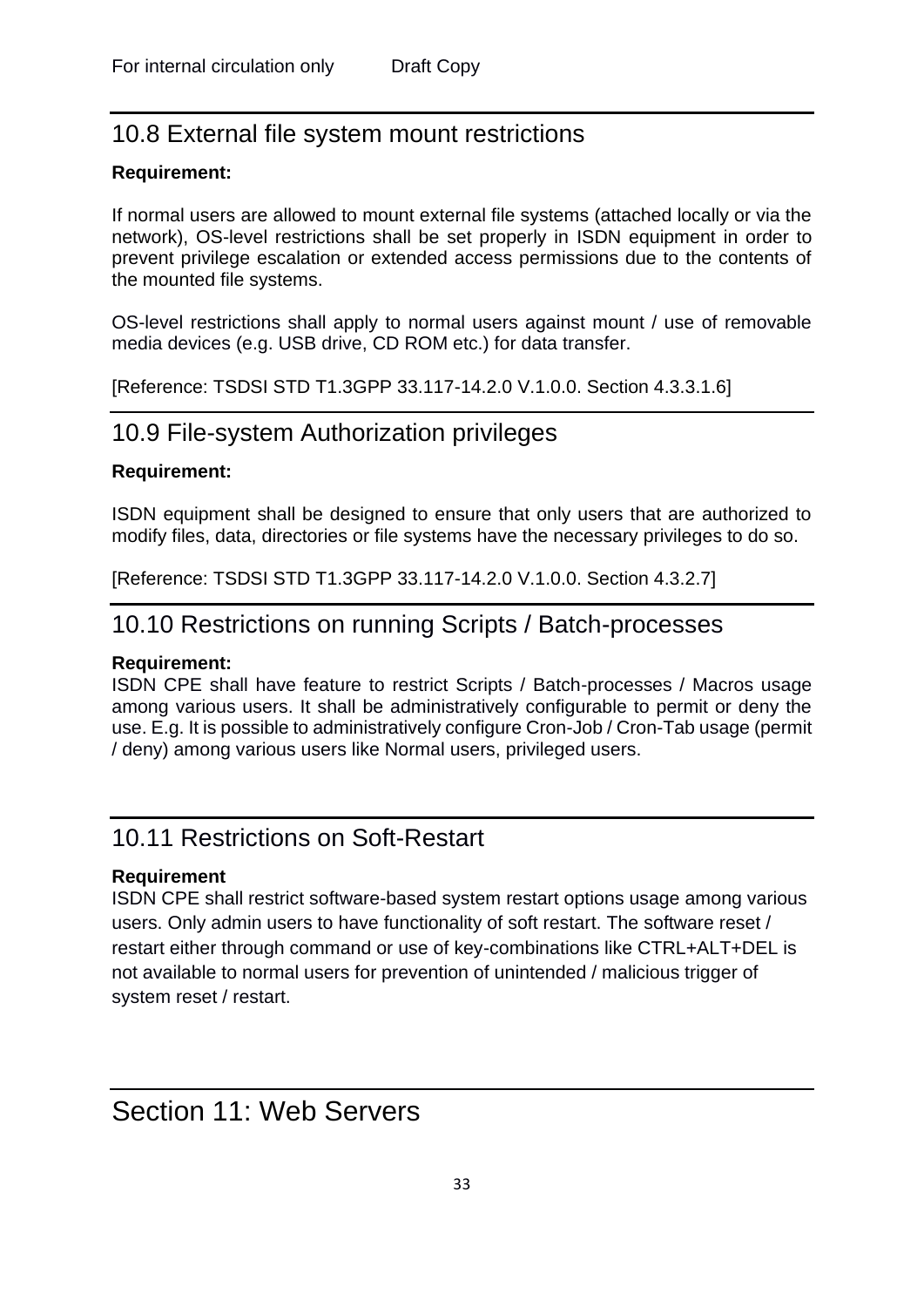This entire section of the security requirements is applicable if the ISDN equipment supports web management interface.

## <span id="page-34-0"></span>11.1 HTTPS

#### **Requirement:**

The communication between web client and web server shall be protected strictly using the secure cryptographic controls prescribed in Table1 of the document "Cryptographic Controls For Indian Telecom Security Assurance Requirements (ITSAR) version 1.0.0" only.

. [Reference: TSDSI STD T1.3GPP 33.117-14.2.0 V.1.0.0. section 4.2.5.1]

## <span id="page-34-1"></span>11.2 Webserver logging

#### **Requirement:**

Access to the ISDN equipment webserver (for both successful as well as failed attempts) shall be logged by ISDN equipment.

The web server log shall contain the following information:

- Access timestamp
- Source (IP address)
- Account (if known)
- Attempted login name (if the associated account does not exist)
- Relevant fields in http request. The URL should be included whenever possible.
- Status code of web server response

[Reference: TSDSI STD T1.3GPP 33.117-14.2.0 V.1.0.0.section 4.2.5.2.1]

## <span id="page-34-2"></span>11.3 HTTPS input validation

#### **Requirement:**

The ISDN equipment shall have a mechanism in place to ensure that web application inputs are not vulnerable to command injection or cross-site scripting attacks. ISDN equipment shall validate, filter, escape, and encode user-controllable input before it is placed in output that is used as a web page that is served to other users.

[Reference: TSDSI STD T1.3GPP 33.117-14.2.0 V.1.0.0. section 4.2.5.4]

## <span id="page-34-3"></span>11.4 No system privileges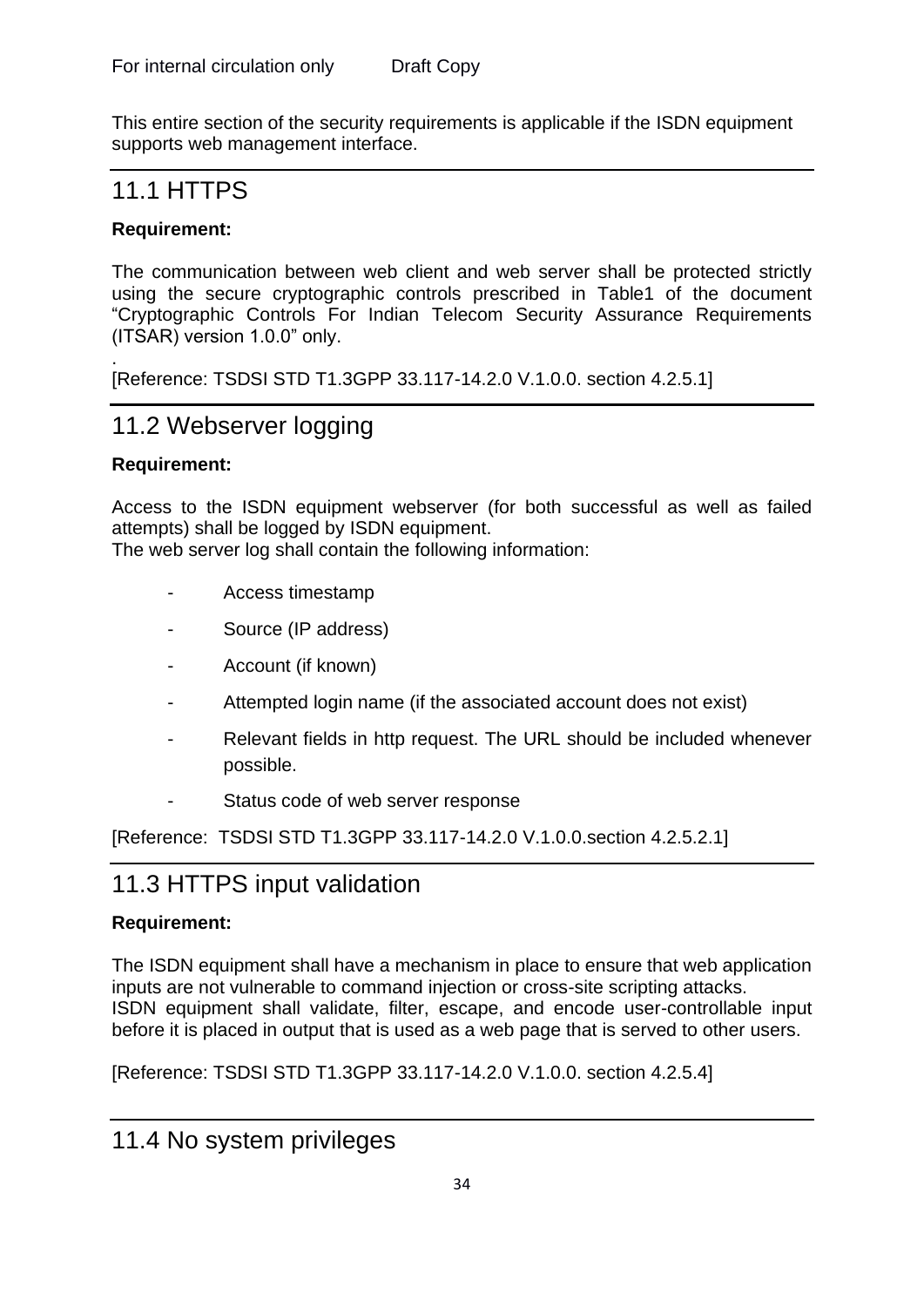#### **Requirement:**

No ISDN equipment web server processes shall run with system privileges.

[Reference: TSDSI STD T1.3GPP 33.117-14.2.0 V.1.0.0. section 4.3.4.2]

## <span id="page-35-0"></span>11.5 No unused HTTPS methods

#### **Requirement:**

HTTPS methods that are not required for ISDN equipment operation shall be deactivated.

[Reference: TSDSI STD T1.3GPP 33.117-14.2.0 V.1.0.0. Section 4.3.4.3]

### <span id="page-35-1"></span>11.6 No unused add-ons

#### **Requirement:**

All optional add-ons and components of the web server shall be deactivated if they are not required for ISDN equipment operation.

In particular, CGI or other scripting components, Server Side Includes (SSI), and WebDAV shall be deactivated if they are not required.

<span id="page-35-2"></span>[Reference: TSDSI STD T1.3GPP 33.117-14.2.0 V.1.0.0. Section 4.3.4.4]

## 11.7 No compiler, interpreter, or shell via CGI or other serverside scripting

#### **Requirement:**

If CGI (Common Gateway Interface) or other scripting technology is used, the CGI directory or other corresponding scripting directory shall not include compilers or interpreters.

<span id="page-35-3"></span>[Reference: TSDSI STD T1.3GPP 33.117-14.2.0 V.1.0.0. Section 4.3.4.5]

## 11.8 No CGI or other scripting for uploads

#### **Requirement:**

If CGI or other scripting technology is used, the associated CGI/script directory shall not be used for uploads.

[Reference: TSDSI STD T1.3GPP 33.117-14.2.0 V.1.0.0. Section 4.3.4.6]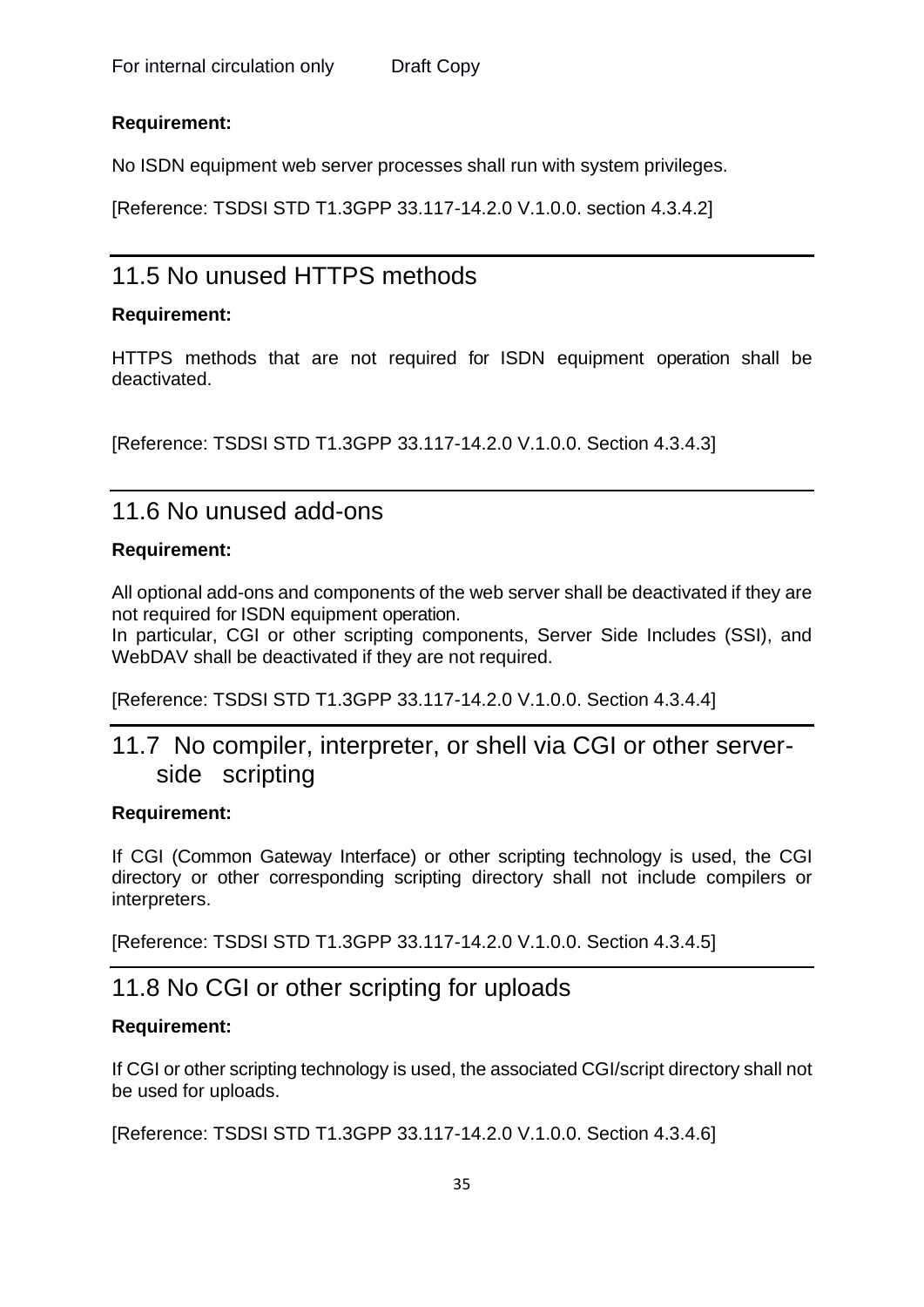## <span id="page-36-0"></span>11.9 No execution of system commands with SSI

#### **Requirement:**

If Server Side Includes (SSI) is active, the execution of system commands shall be deactivated.

<span id="page-36-1"></span>[Reference: TSDSI STD T1.3GPP 33.117-14.2.0 V.1.0.0. Section 4.3.4.7]

### 11.10 Access rights for web server configuration

#### **Requirement:**

Access rights for ISDN equipment web server configuration files shall only be granted to the owner of the web server process or to a user with system privileges.

[Reference: TSDSI STD T1.3GPP 33.117-14.2.0 V.1.0.0. Section 4.3.4.8]

### <span id="page-36-2"></span>11.11 No default content

#### **Requirement:**

Default content that is provided with the standard installation of the ISDN equipment web server shall be removed. [Reference: TSDSI STD T1.3GPP 33.117-14.2.0 V.1.0.0. Section 4.3.4.9]

## <span id="page-36-3"></span>11.12 No directory listings

#### **Requirement:**

Directory listings (indexing) / "Directory browsing" shall be deactivated.

[Reference: TSDSI STD T1.3GPP 33.117-14.2.0 V.1.0.0. section 4.3.4.10]

### <span id="page-36-4"></span>11.13 Web server information in HTTPS headers

#### **Requirement:**

The HTTPS header shall not include information on the version of the ISDN equipment web server and the modules/add-ons used.

[Reference: TSDSI STD T1.3GPP 33.117-14.2.0 V.1.0.0. Section 4.3.4.11]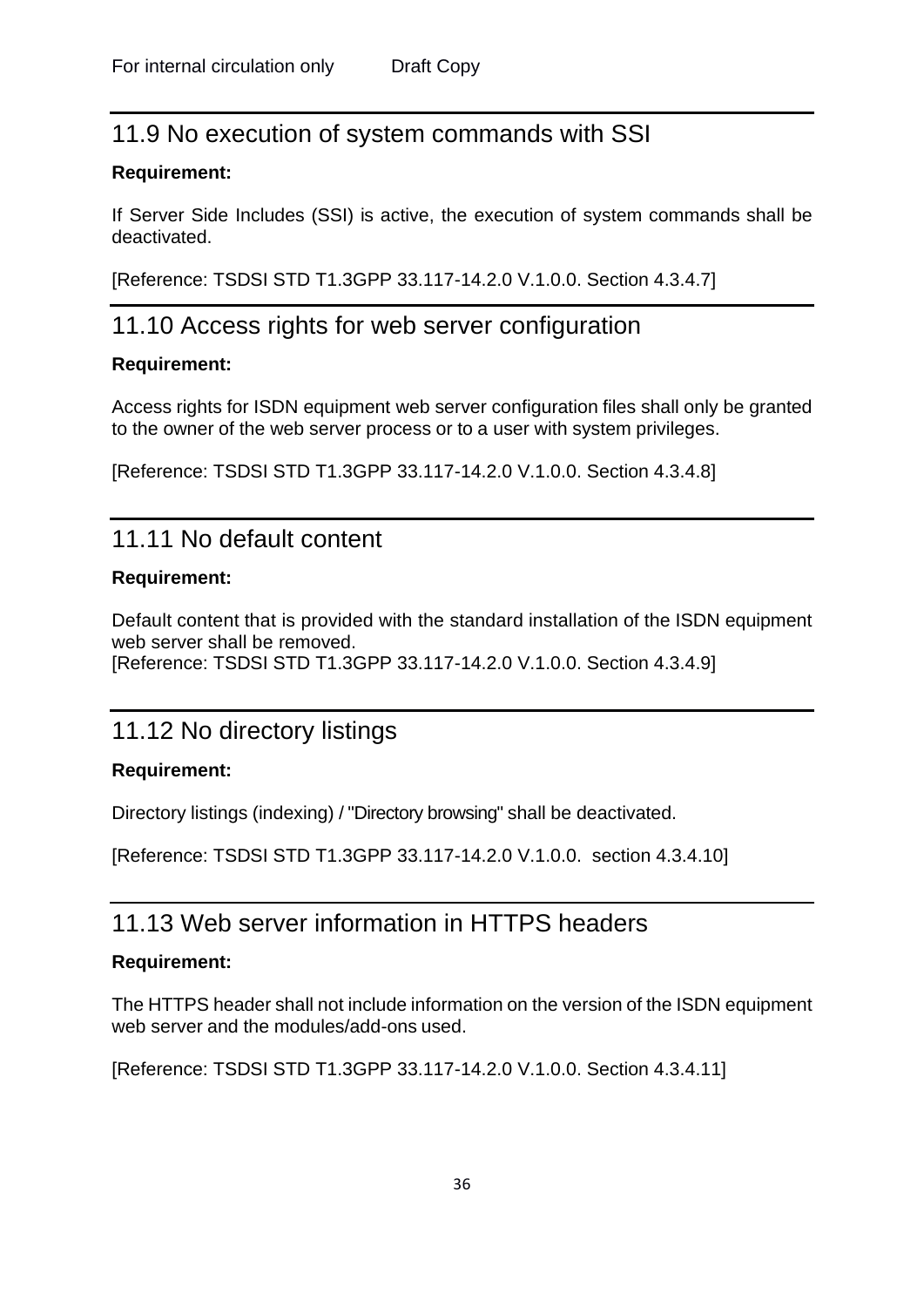## <span id="page-37-0"></span>11.14 Web server information in error pages

#### **Requirement:**

User-defined error pages and error messages shall not include version information and other internal information about the ISDN equipment web server and the modules/add-ons used.

Default error pages of the ISDN equipment web server shall be replaced by error pages defined by the vendor.

<span id="page-37-1"></span>[Reference: TSDSI STD T1.3GPP 33.117-14.2.0 V.1.0.0. Section 4.3.4.12]

## 11.15 Minimized file type mappings

#### **Requirement:**

File type or script-mappings that are not required for ISDN equipment operation shall be deleted.

[Reference: TSDSI STD T1.3GPP 33.117-14.2.0 V.1.0.0. Section 4.3.4.13]

### <span id="page-37-2"></span>11.16 Restricted file access

#### **Requirement:**

Restrictive access rights shall be assigned to all files which are directly or indirectly reside in the ISDN equipment web server's document directory. In particular, the ISDN equipment web server shall not be able to access files which are not meant to be delivered.

[Reference: TSDSI STD T1.3GPP 33.117-14.2.0 V.1.0.0. Section 4.3.4.14]

## <span id="page-37-3"></span>11.17 Execute rights exclusive for CGI/Scripting directory

#### **Requirement:**

If CGI or other scripting technology is used, only the CGI/Scripting directory is configured with execute rights. Other directories used or meant for web content do not have execute rights.

<span id="page-37-4"></span>[Reference: TSDSI STD T1.3GPP 33.117-14.2.0 V.1.0.0. Section 4.3.4.15]

## Section 12: Other Security requirements

## <span id="page-37-5"></span>12.1. Remote Diagnostic Procedure – Verification

#### **Requirement**: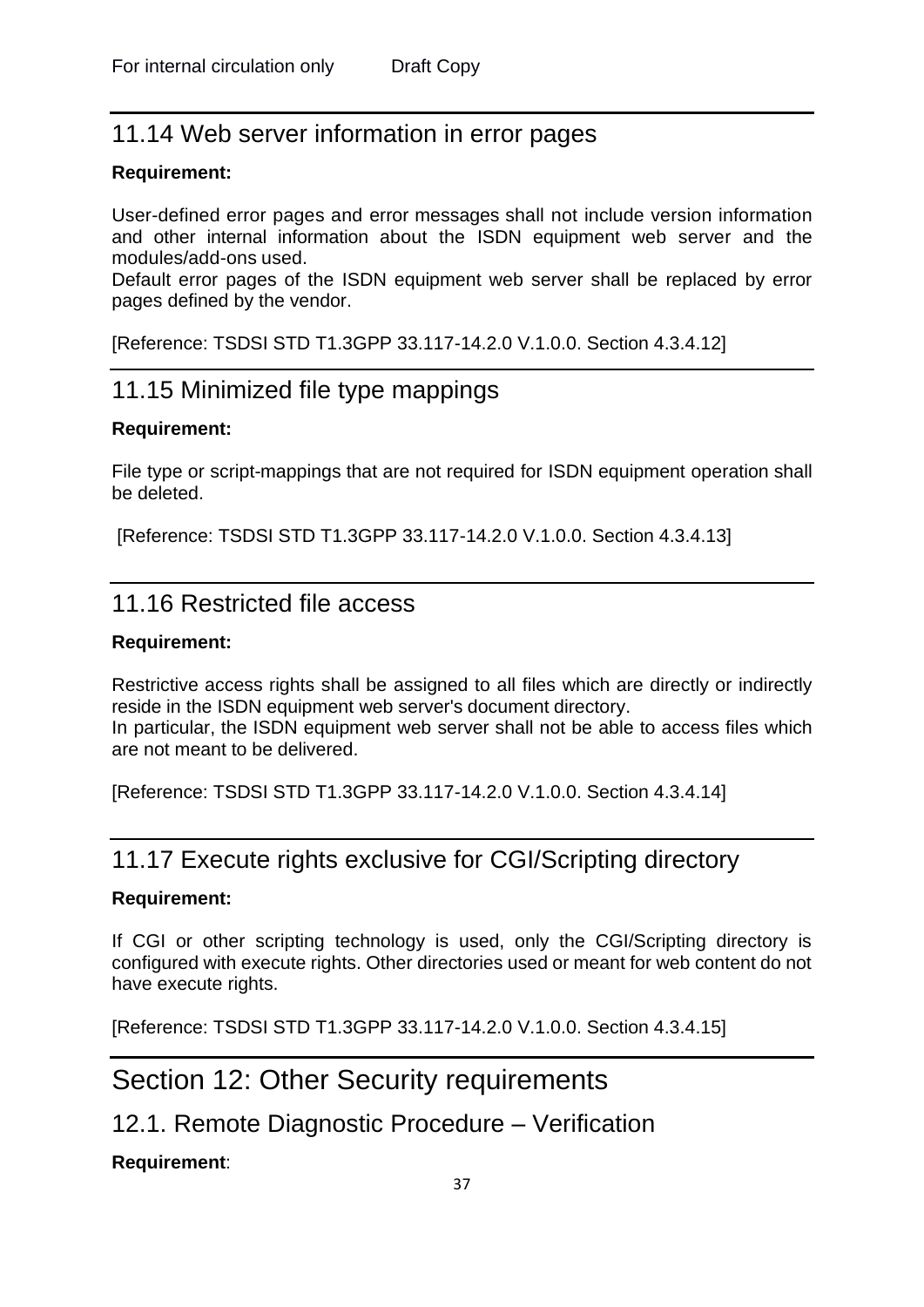If the ISDN equipment is providing Remote access for troubleshooting purposes/alarm maintenance then it shall be allowed only for authorized users, other than the root user.

All activities performed by the remote user are to be logged with the following parameters:

- 1. User id
- 2. Time stamp
- 3. Interface type
- 4. Event level (e.g. CRITICAL, MAJOR, MINOR)
- 5. Command/activity performed and
- 6. Result type (e.g. SUCCESS, FAILURE).

[Reference TSDSI STD T1.3GPP 33.117-14.2.0 V.1.0.0. Section 4.3.2.6]

### <span id="page-38-0"></span>12.2 No Password Recovery

#### **Requirement:**

In the event of system password reset (eg: Through press of Hard-reset button), the entire configuration of the ISDN CPE shall be irretrievably deleted.

No provision shall exist for ISDN CPE system password recovery.

## <span id="page-38-1"></span>12.3 Secure System Software Revocation

#### **Requirement:**

Once the ISDN Equipment software image is legally updated/upgraded with new software image, it shall not be possible to roll back to a previous software image.

In case roll back is essential, it shall be done only by the administrator with appropriate non-repudiation controls.

ISDN Equipment shall support a well-established control mechanism for rolling back to previous software image.

## <span id="page-38-2"></span>12.4 Software Integrity Check – Installation

#### **Requirement:**

ISDN Equipment shall validate the software package integrity before the installation/upgrade stage strictly using the secure cryptographic controls prescribed in Table1 of the document "Cryptographic Controls For Indian Telecom Security Assurance Requirements (ITSAR) version 1.0.0" only.

Tampered software shall not be executed or installed if integrity check fails.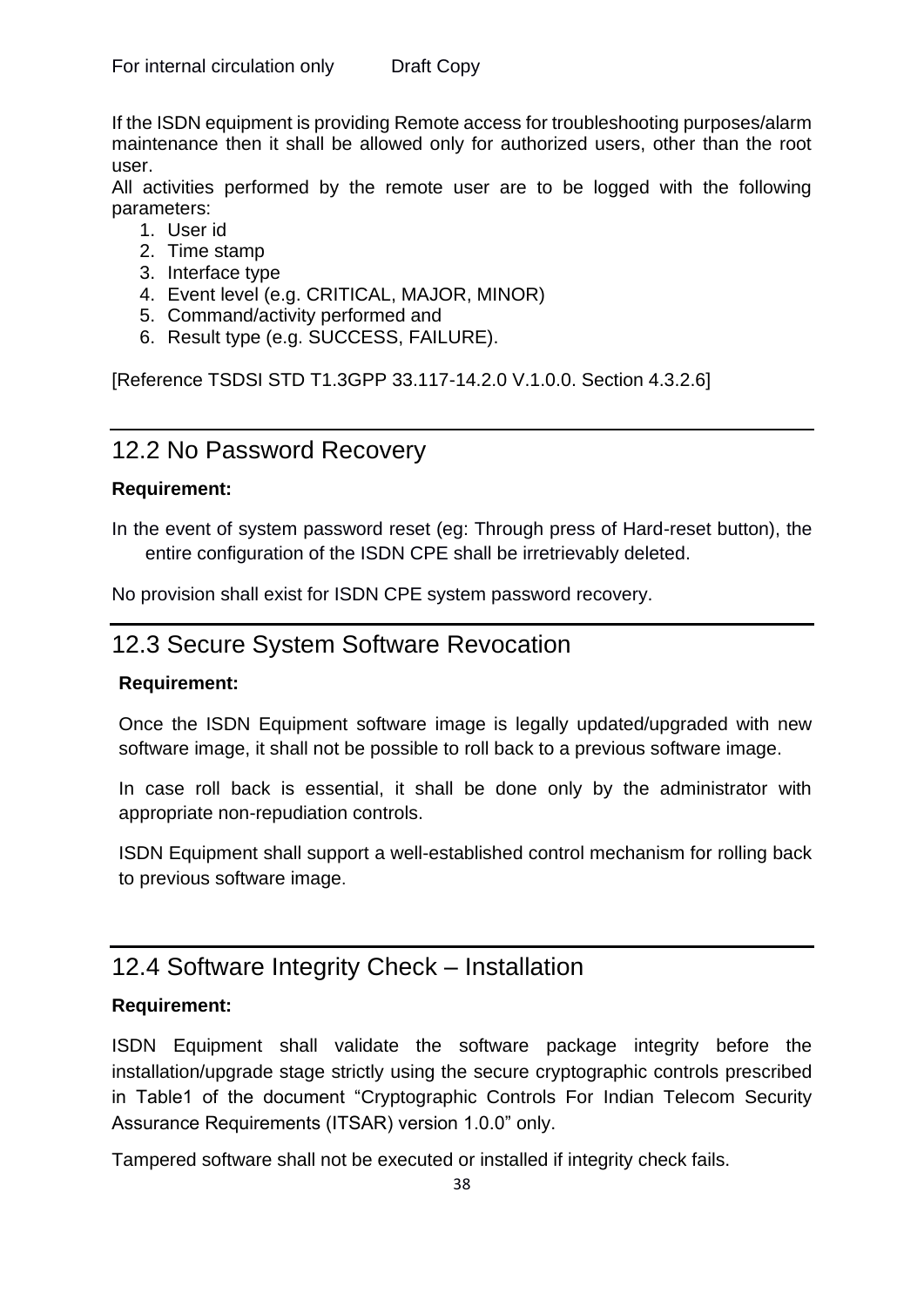## <span id="page-39-0"></span>12.5 Software Integrity Check – Boot

#### **Requirement:**

The ISDN CPE shall verify the integrity of software component(s) at boot time by comparing the result of a standard cryptographic hash generated strictly using the Secure cryptographic controls prescribed in Table1 of the document "Cryptographic Controls For Indian Telecom Security Assurance Requirements (ITSAR) version 1.0.0" to the expected reference value.

## <span id="page-39-1"></span>12.6 Unused Physical and Logical Interfaces Disabling

#### **Requirement:**

ISDN Equipment shall support the mechanism to verify both the physical and logical interfaces exist in the product.

Physical and logical accessible interfaces which are not under use shall be disabled so that they remain inactive even in the event of a reboot.

## <span id="page-39-2"></span>12.7 No Default Profile

#### **Requirement:**

Predefined or default user accounts in ISDN CPE shall be deleted or disabled.

## <span id="page-39-3"></span>12.8 Security Algorithm Modification

#### **Requirement:**

It shall not be possible to modify security algorithms supported by NE.

## <span id="page-39-4"></span>ABBREVIATIONS

| <b>AAA Server</b> | Authentication, Authorization, and Accounting Server |
|-------------------|------------------------------------------------------|
| <b>ACL</b>        | <b>Access Control Lists</b>                          |
| <b>AES</b>        | <b>Advanced Encryption Standard</b>                  |
| <b>CERT</b>       | Computer emergency response teams                    |
| <b>CVE</b>        | <b>Common Vulnerabilities and Exposures</b>          |
| <b>CWE</b>        | <b>Common Weakness Enumeration</b>                   |
| <b>DDOS</b>       | <b>Distributed Denial of Service</b>                 |
| NE.               | <b>Network Element</b>                               |
| <b>EMS</b>        | Element management System                            |
| <b>FIPS</b>       | <b>Federal Information Processing Standards</b>      |
| <b>HTTP</b>       | <b>Hypertext Transfer Protocol</b>                   |
| <b>HTTPS</b>      | <b>Hypertext Transfer Protocol Secure</b>            |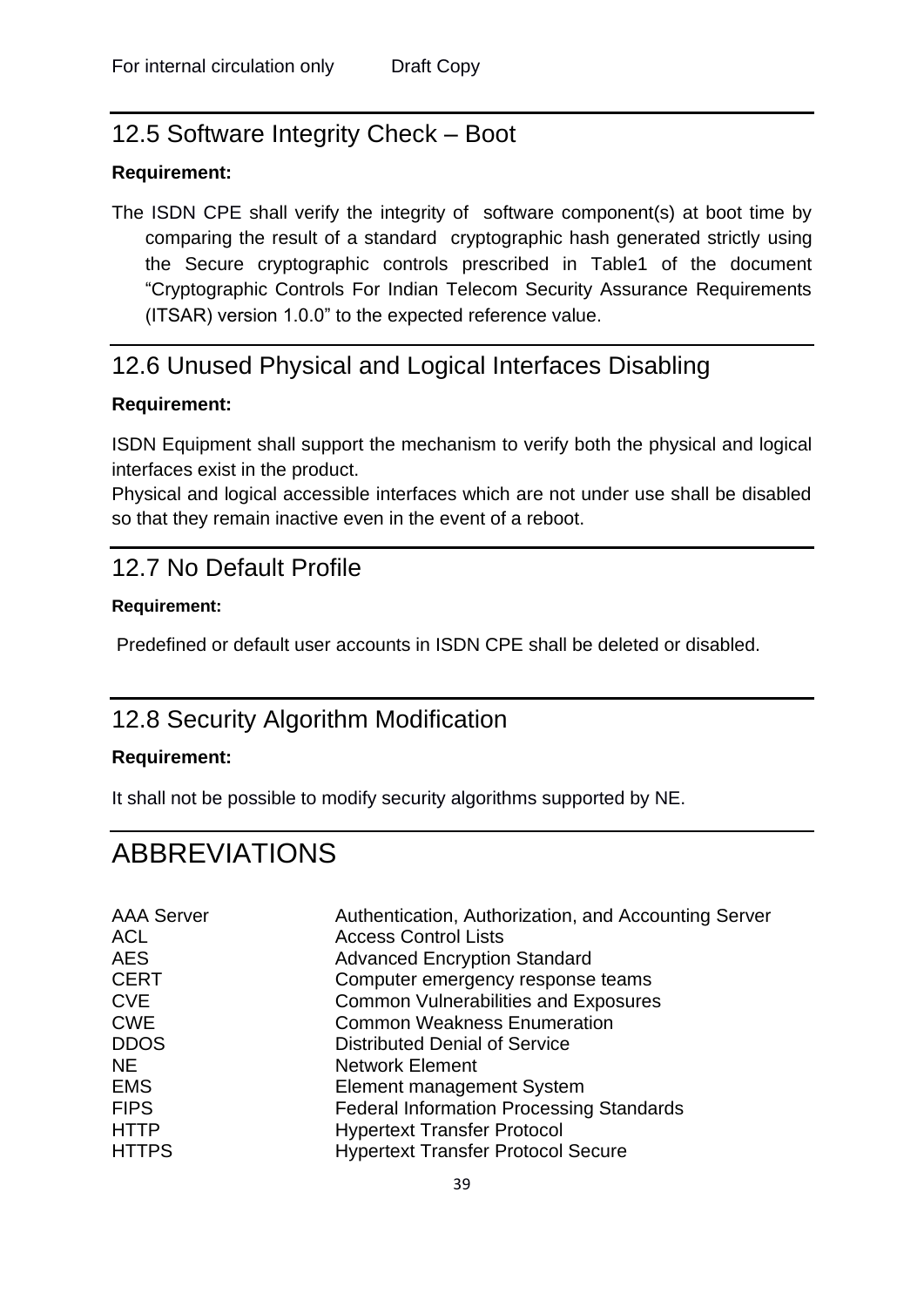| For internal circulation only | Draft Copy |
|-------------------------------|------------|
|                               |            |

| <b>IPSec VPN</b> | <b>Internet Protocol Security Virtual Private Network</b> |
|------------------|-----------------------------------------------------------|
| MC/DC            | <b>Modified Condition / Decision Coverage</b>             |
| MD <sub>5</sub>  | <b>Message Digest Algorithm</b>                           |
| <b>MISRA</b>     | <b>Motor Industry Software Reliability Association</b>    |
| <b>NIST</b>      | National Institute of Standards and Technology            |
| <b>NMS</b>       | Network management System                                 |
| <b>NTP</b>       | <b>Network Time Protocol</b>                              |
| <b>OMC</b>       | <b>Operation and maintenance Console</b>                  |
| <b>OS</b>        | <b>Operating System</b>                                   |
| <b>OSPF</b>      | <b>Open Shortest Path First</b>                           |
| <b>PTP</b>       | Precision Time protocol                                   |
| <b>RADIUS</b>    | <b>Remote Authentication Dial-In User Service</b>         |
| <b>RIP</b>       | <b>Routing Information Protocol</b>                       |
| <b>SFTP</b>      | <b>Secure File Transfer Protocol</b>                      |
| <b>SHA</b>       | Secure hash Algorithm                                     |
| <b>SIP</b>       | <b>Session Initiation Protocol</b>                        |
| <b>SNMP</b>      | Simple Network Management Protocol                        |
| <b>SSH</b>       | <b>Secure Shell</b>                                       |
| <b>SSL</b>       | <b>Secure Sockets Layer</b>                               |
| <b>TFTP</b>      | <b>Trivial File Transfer Protocol</b>                     |
| <b>TLS VPN</b>   | <b>Transport Layer Security Virtual Private Network</b>   |
| <b>URPF</b>      | Unicast Reverse Path Forwarding                           |
| <b>AES</b>       | <b>Advanced Encryption Standard</b>                       |
| <b>NCCS</b>      | National Centre For Communication Security                |
| <b>NTP</b>       | <b>Network Time Protocol</b>                              |
| <b>OS</b>        | <b>Operating System</b>                                   |
| <b>PLMN</b>      | <b>Public Land Mobile Network</b>                         |
| <b>PRNG</b>      | <b>Pseudo Random Number Generator</b>                     |
| <b>PTP</b>       | <b>Precision Time Protocol</b>                            |